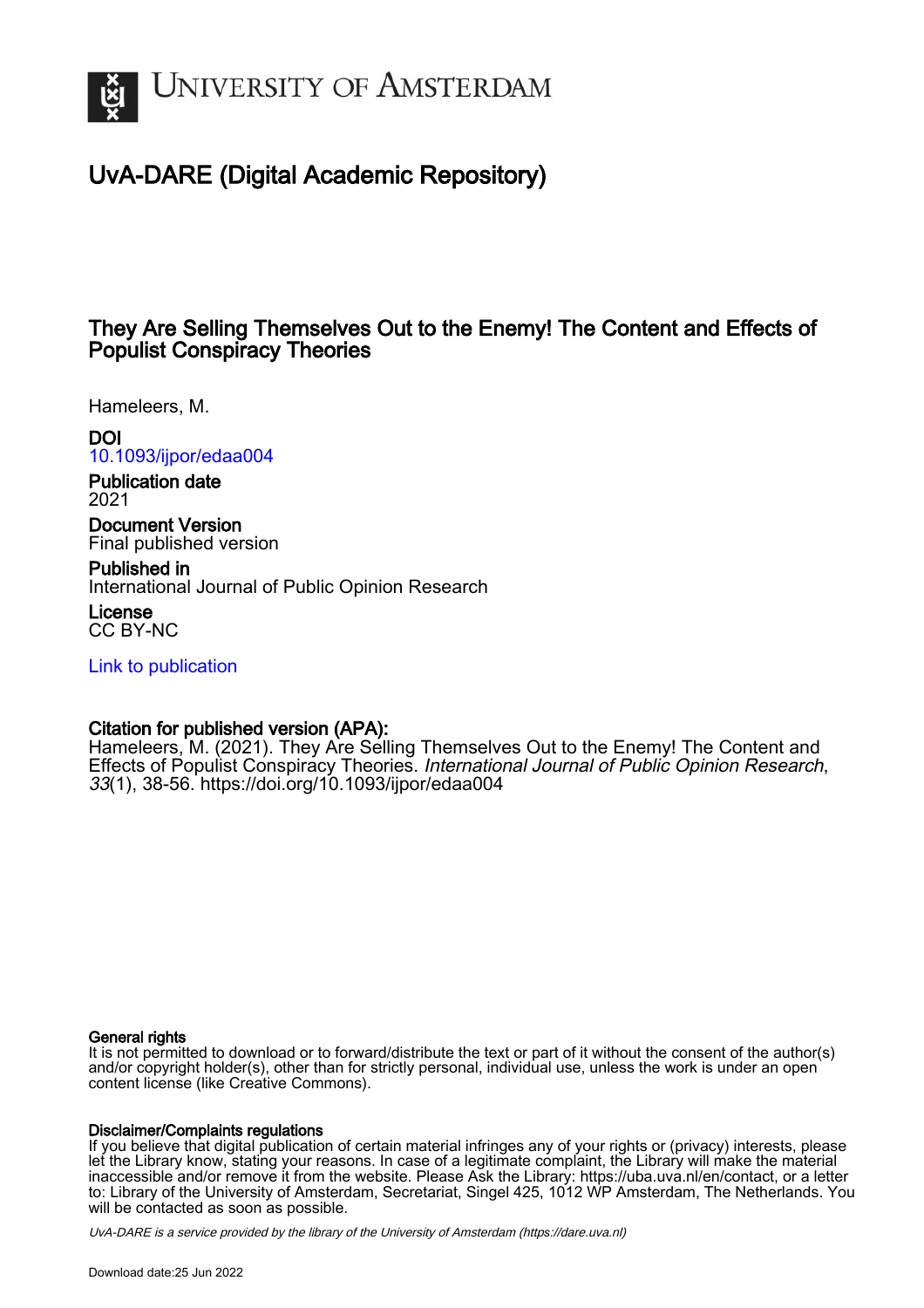International Journal of Public Opinion Research Vol. 33 No. 1 2021 V<sup>C</sup> The Author(s) 2020. Published by Oxford University Press on behalf of The World Association for Public Opinion Research. This is an Open Access article distributed under the terms of the Creative Commons Attribution

Non-Commercial License (http://creativecommons.org/licenses/by-nc/4.0/), which permits non-commercial re-use, distribution, and reproduction in any medium, provided the original work is properly cited. For commercial re-use, please contact journals.permissions@oup.com doi:10.1093/ijpor/edaa004 Advance Access publication 17 March 2020

# They Are Selling Themselves Out to the Enemy! The Content and Effects of Populist Conspiracy Theories

# Michael Hameleers <sup>®</sup>

Amsterdam School of Communication Research (ASCoR), University of Amsterdam, The Netherlands

#### Abstract

Despite the alleged discursive affinity between populist rhetoric and conspiracy theories, we know too little about how populist conspiracies are communicated by politicians, and how these messages activate individual-level support for populist ideas. In this setting, this article reports on a qualitative content analysis of leading (radical) right-wing populist politicians' self-communication (Trump and Wilders) and an experiment in which the central content features of populist conspiracies are manipulated. The main findings indicate that populist conspiracy theories activate populist attitudes more than mere exposure to populist ideas. Together, this article shows how conspiracies are framed in populist actors' communication, and how these populist conspiracy frames can fuel support for populist ideology in society.

Many scholars have ascribed a central role to the media in explaining populism's electoral success (e.g., Aalberg, Esser, Reinemann, Strömbäck, & de Vreese, 2017; Krämer, 2014; [Mazzoleni,](#page-18-0) 2008). Social network sites (SNSs), in particular, such as Facebook and Twitter, may provide a supportive channel for populists to directly express the core idea of populist rhetoric: cultivating a central socio-political divide between the ordinary people and the "corrupt" elites (e.g., [Engesser, Ernst, Esser,](#page-18-0) [& Bu¨chel,](#page-18-0) 2017; [Schmuck and](#page-18-0) [Hameleerslarke,](#page-18-0) 2019; [Waisbord & Amado,](#page-19-0) 2017). Populist politicians are, more than their mainstream competitors, taking advantage of the affordances of social media to bypass traditional media and express a direct relationship to the "silenced" ordinary people they claim to be part of (e.g., [Jacobs](#page-18-0) & [Spierings,](#page-18-0) 2018; [Schmuck & Hameleers,](#page-18-0) 2019).

All correspondence concerning this article should be addressed to Michael Hameleers, PhD, Amsterdam School of Communication Research (ASCoR), University of Amsterdam, Nieuwe Achtergracht 166, 1018 WV Amsterdam, The Netherlands. E-mail: m.hameleers@uva.nl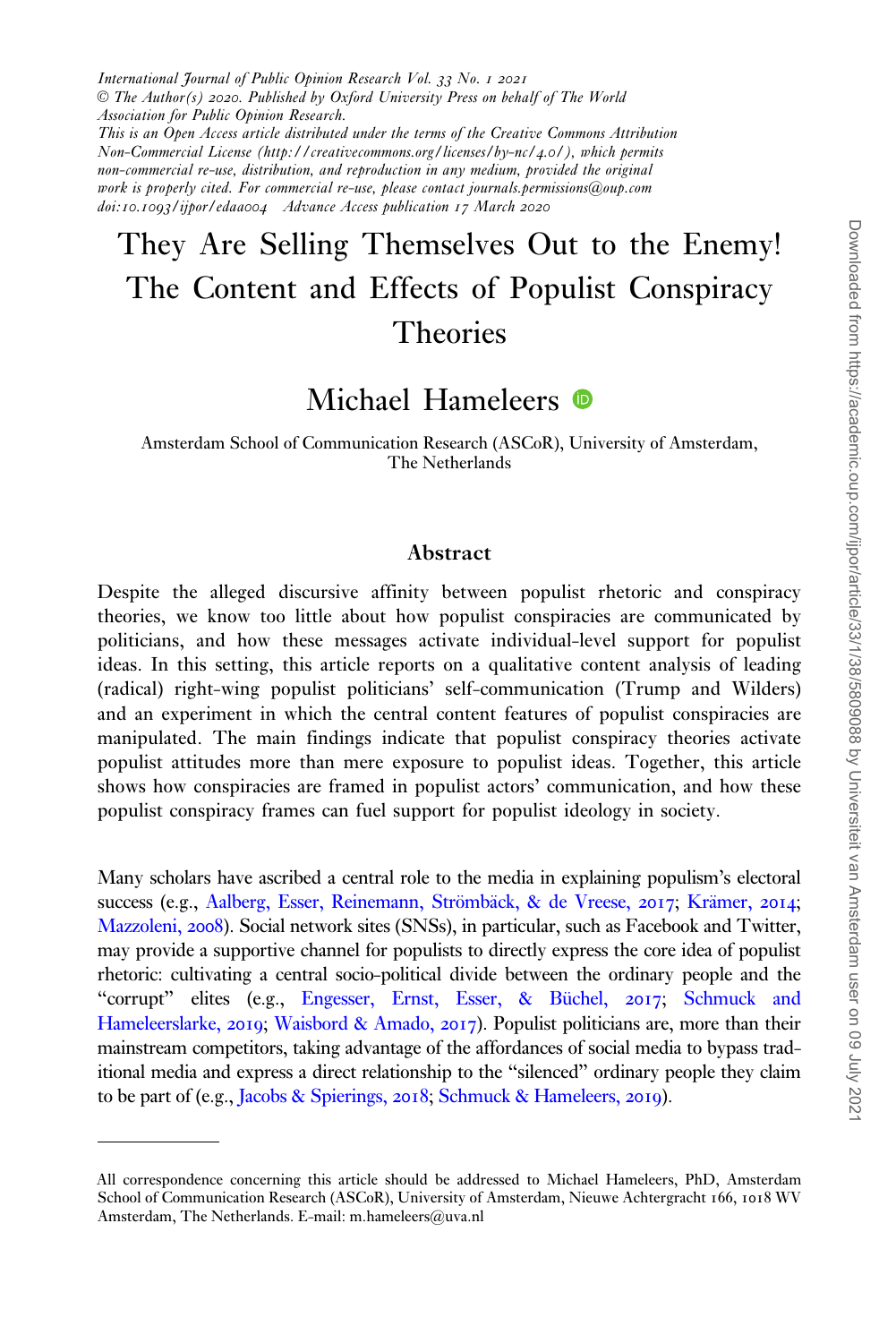Although many scholars have used a communication approach to empirically demonstrate that populist messages are persuasive—potentially augmenting the perceived divide between the ordinary people and the culpable elite (e.g., [Hameleers, Bos, & de](#page-18-0) [Vreese,](#page-18-0) 2017; [Matthes](#page-18-0) & [Schmuck,](#page-18-0) 2017; Müller et al., 2017), we know too little about the discursive framing, and effects of, conspiracy theories combined with populism (but see [Bergmann,](#page-17-0) 2019; [Silva, Vegetti,](#page-19-0) & [Littvay,](#page-19-0) 2017). Conspiracy theories can be defined as explanations of reality, situations, or events that refer to a plot or scheme in which "evil" forces of power are said to hide reality and the mechanisms of power from the people (e.g., [Barkun,](#page-17-0) 2003). By framing blame to the elites, populist politicians can also emphasize that the elites are collaborating to plot a scheme against the people and their general will. Hence, populists may point to a hidden truth that the elite hide from the people to promote their own interests (e.g., [Bergmann,](#page-17-0) 2019). In this article, we acknowledge that populism and conspiracy theories may also occur independently in the communication of political actors. This means that not all populist communication refers to a conspiracy theory, and not all conspiracies point to an antagonistic divide between the ordinary people and corrupt elites. Yet, in many cases, populist communication may involve references to conspiracies—for example, by emphasizing that the corrupt "evil" elites are responsible for the ordinary people's problems by deliberately covering up the reality to maintain the power discrepancy in society.

Despite increasing scholarly attention to the potential link between populism and conspiracy theories (e.g., [Bergmann,](#page-17-0) 2019; [Silva et al.,](#page-19-0) 2017), we know too little about how such discourse may shape individual-level support for populist ideology. Against this backdrop, the aim of this article is twofold: (a) to better understand in what ways radical right-wing politicians cultivate conspiracy theories and (b) to understand the effects of communicating such populist conspiracies to the electorate.

Examples of the link between populist discourse and the cultivation of conspiracies abound. In the period leading up to the 2016 U.S. elections, Trump frequently referred to the system as "rigged", and claimed that the Fake News media and the Democrats collaborated to make him look bad, and lose the presidential elections. In Europe, the radical right-wing populist party leader Geert Wilders voices similar accusations. In his direct communication via Twitter, he frequently blames the elite for being involved in a scheme that stimulates the influx of dangerous migrants and Islam.

We can identify two central discursive relationships between populism and conspiracy theories. First of all, populism's antagonistic discourse stresses that society is divided by the corrupt elites versus the ordinary people (e.g., [Canovan,](#page-17-0) 1999; [Mudde,](#page-18-0) [2004](#page-18-0)). This resonates with the core features of a conspiracy theory, which cultivates a Manichean perspective on socio-political reality (e.g., [Barkun,](#page-17-0) 2003; [Oliver & Wood,](#page-18-0) [2014](#page-18-0)). Hence, conspiracy theories express that the "evil" outsiders are threatening the "good" in-group. Second, both populism and conspiracy theories emphasize distrust in established knowledge and truths. Populist actors frequently attribute blame to the media for being dishonest and biased—and the media elite may thus be regarded as part of the people's enemy (e.g., [Fawzi,](#page-18-0) 2018; [Schulz et al.,](#page-19-0) 2018a). In conspiracy theories, mainstream knowledge and interpretations are also seen as a goal-directed way of distracting people from a hidden source of power (e.g., [Fenster,](#page-18-0) 2008).

Taking these two relationships as point of departure, this article reports on two studies. First, a qualitative content analysis in the United States and the Netherlands is conducted to understand how leading radical right-wing politicians communicate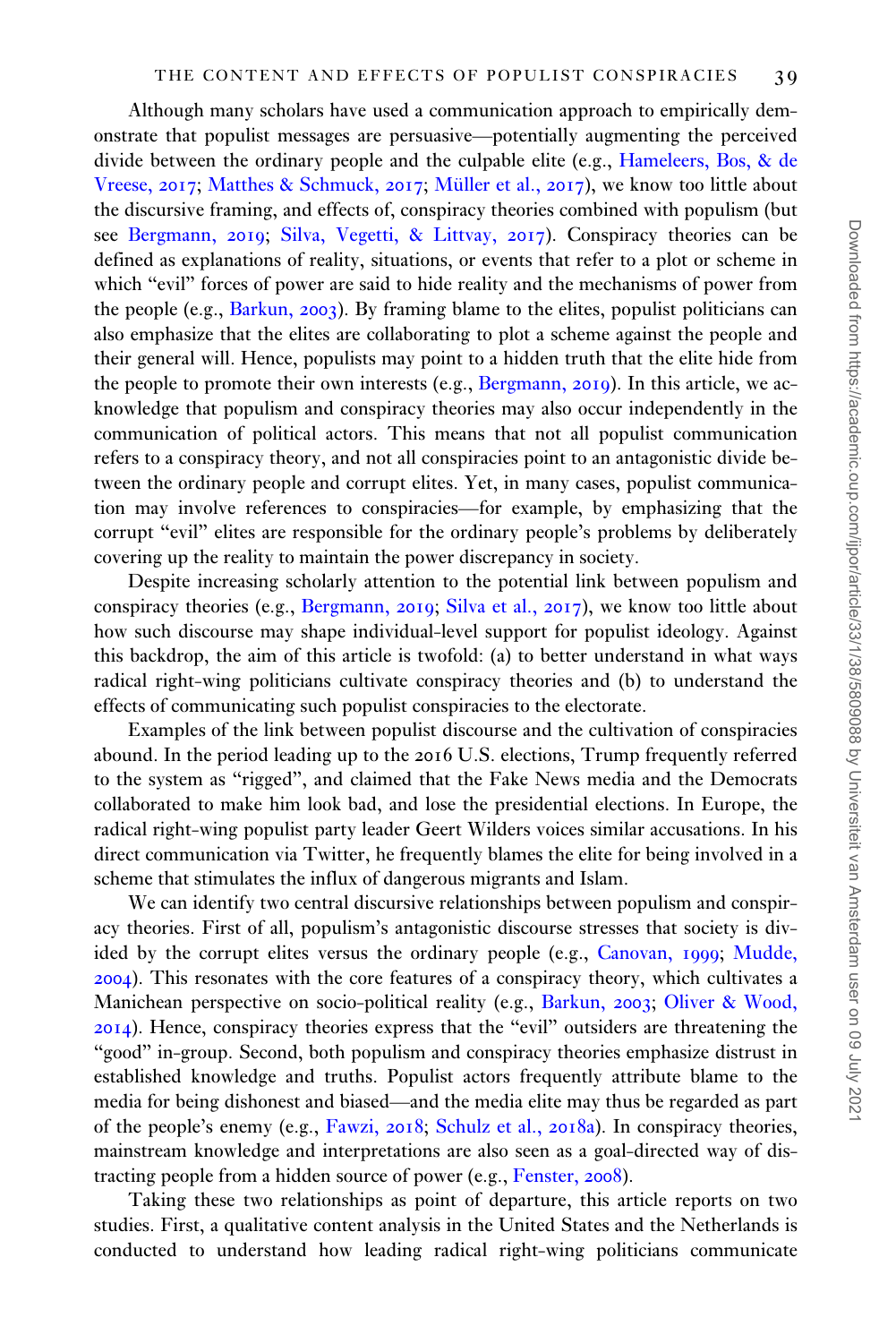populist conspiracies via SNSs. The second study manipulates the core features of populist conspiracy theories to assess to what extent populism's Manichean discourse can be activated among voters. The main findings indicate that radical right-wing populists cultivate a pervasive divide between the ordinary people and the corrupt elites and/or dangerous others that are said to collaborate to hide their intentions and maintain the power discrepancy. Populist conspiracies activate congruent Manichean perceptions among the public. Together, this article provides first empirical evidence on how the resonance between populism and conspiracy reasoning may impact voters' perception of a societal divide between the "good" people and "evil" elites.

#### The Resonance of Populist Discourse and Conspiracy Theories

Populism can be defined as an idea or thin-centered ideology that cultivates a Manichean divide in politics and society: The ordinary people are framed in opposition to the corrupt and evil elite (e.g., [Canovan,](#page-17-0) 1999; [Mudde,](#page-18-0) 2004). The elites, and/or "dangerous" others in right-wing populism, are held accountable for depriving the ordinary people on different levels: they allegedly take away resources on a material, political, and symbolic level [\(Albertazzi](#page-17-0) & [McDonnell,](#page-17-0) 2008). The attribution of blame to elitist actors is thus central in populist interpretations ([Hameleers et al.,](#page-18-0) 2017).

Manichean discourse also lies at the heart of conspiracy reasoning [\(Barkun,](#page-17-0) 2003; [Fenster,](#page-18-0) 2008; [Oliver](#page-18-0) [& Wood,](#page-18-0) 2014). Although the actual nature of conspiracies may greatly vary, there are three central elements to a conspiracy theory (see e.g., [Barkun,](#page-17-0) [2003](#page-17-0)). First of all, the source and causes of deviant or novel phenomena in sociopolitical reality is attributed to hidden, goal-directed, and evil forces. An example is the recent debate on vaccines. Conspiracy theorists argue that large pharmaceuticals and political elites are covering up the truth that vaccines are unsafe because they have to protect the large profits they make on vaccines.

Second, conspiracy theorists interpret political events, such as the vaccine debate or the refugee crisis, as a Manichean "good versus evil" struggle [\(Barkun,](#page-17-0) 2003; [Hofstadter,](#page-18-0) 1996). Conspiracy theorists perceive historic events as a consequence of a planned conspiracy played out by forces of evil that overrule the good and innocent (e.g., [Hofstadter,](#page-18-0) 1996). The motives of the elite remain hidden but are intrinsically evil in nature: They plot a scheme that disrupts the "good" forces in society. Populism is based on a similar Manichean outlook: The ordinary people are seen as "good" and the elites are seen as "evil" and corrupt ([Mudde,](#page-18-0) 2004).

Third, conspiracies point to a hidden truth and the perception that the mainstream and most visible interpretation of (historic) events is simply a way to cover up power discrepancies [\(Barkun,](#page-17-0) 2003). Conspiracy theorists may, for example, believe (or at least claim to believe) that climate change and pro-vaccine experts are fake, and only promote their "alternative" realities to hide a severe power discrepancy between the people and the elites. In a similar vein, people with populist attitudes tend to regard the media and mainstream sources of knowledge as biased and dishonest ([Fawzi,](#page-18-0) 2018; [Hameleers](#page-18-0) [et al.,](#page-18-0) 2017; [Schulz et al.,](#page-19-0) 2018b). In other words, populists may believe that the truth is deliberately hidden from the people by presenting a fake reality.

Populist communication does not always co-occur with conspiracy theories. In a similar vein, conspiracy theories do not have to be populist by definition. More specifically, none of the three elements of a conspiracy theory are inherently populist, albeit the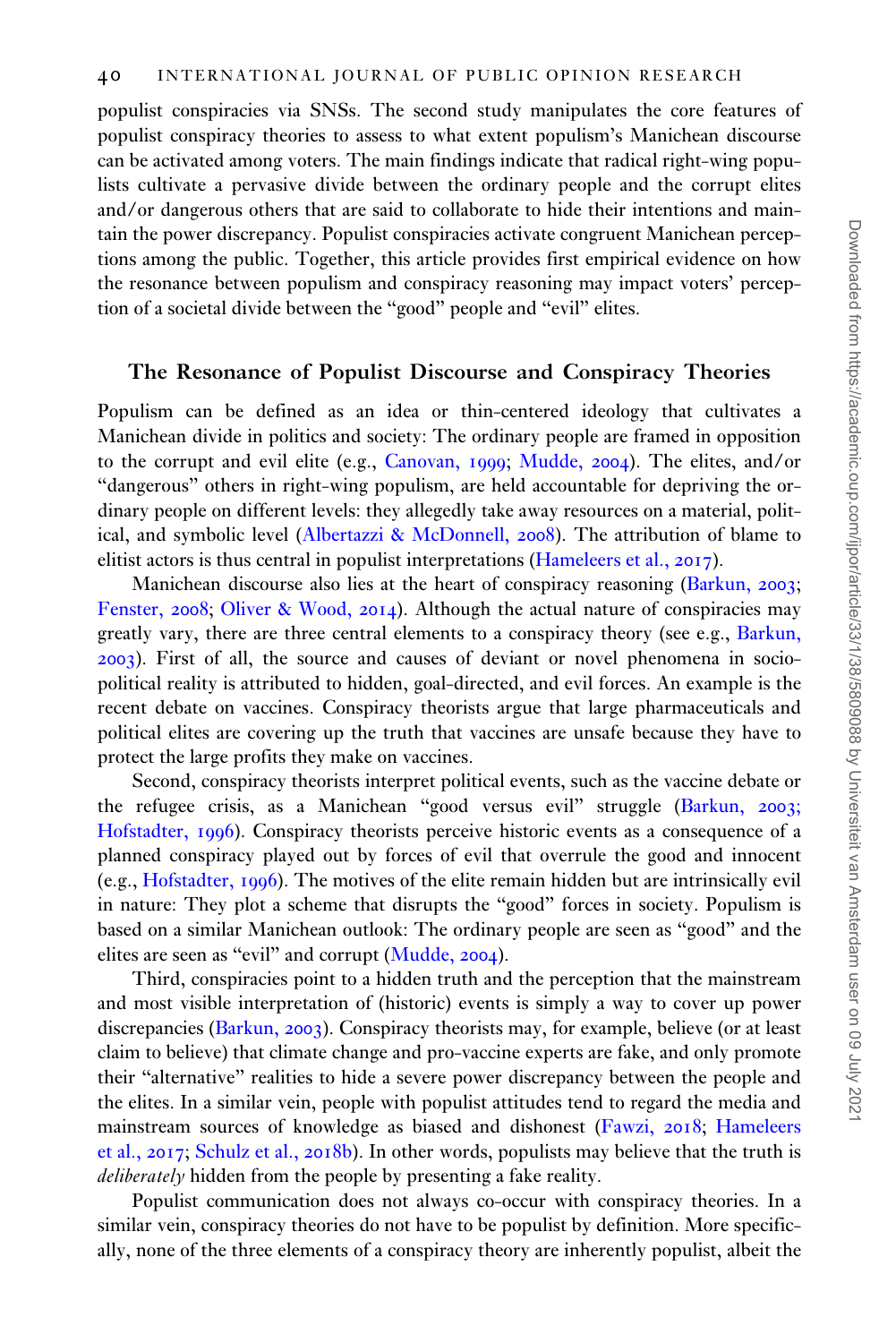Manichean "good versus evil" structure aligns closely to populist rhetoric. Referring to the ordinary people, a central element of populist rhetoric, is not a defining characteristic of conspiracy theories. To provide an example, conspiracies that refer to the 9/11 terrorist attacks as a scheme plotted by the government to create an external enemy may correspond to the three elements of a conspiracy theory, but it may not be populist as this conspiracy does not refer to the divide between the ordinary people and corrupt elites.

When populist rhetoric and conspiracies do come together, the thin ideology of populism is supplemented by references to elements of a conspiracy theory. Specifically, *populist conspiracies* refer to the Manichean divide between the good ordinary people and the evil elites, deliberately hidden sources of power, and schemes plotted by the corrupt elites to maintain the power discrepancy between the people and the elites. Although we focus on (radical) right-wing populist politicians in this article, this does not mean that all communication by these actors is inherently populist in nature.

Although the connection between populism and conspiracy theories has been identified on the demand-side of populist voters ([Silva et al.,](#page-19-0) 2017), we know little about how (right-wing) populists communicate conspiracy theories to the people. SNSs in particular may offer a supportive platform for populists to communicate their conspiracy theories and the populist divide between the people and the elite. Among other things, populists can bypass elite institutions by using SNSs (e.g., [Engesser et al.,](#page-18-0) 2017; Ernst, Engesser, Büchel, Blassnig, & [Esser,](#page-18-0) 2017; [Schmuck & Hameleers,](#page-18-0) 2019). In doing so, they do not only establish a direct bond to their followers but also circumvent the elites they hold accountable for plotting a scheme against the people.

In this setting, the first study of this article aims to inductively explore the key features of conspiracy theories expressed by two leading (right-wing) populist leaders: Wilders in the Netherlands and Trump in the United States. Two sensitizing research questions guide this empirical endeavor: Which elites and out-groups are involved in conspiracies against the people, and in what ways are they held accountable for hiding the truth  $(RQ_1)$ ? Second, in what ways are different conspiracy theories integrated in a Manichean opposition between the ordinary people and the culpable elites  $(RQ_2)$ ?

Although this article focuses on right-wing populism, it can be noted that populist conspiracies can also be constructed in left-wing populism. Hence, economic elites or corporations—enemies for left-populists—can also be juxtaposed to the people (although left-populists have a more inclusionary understanding of the people). Similar to right-wing populist conspiracies, the elites can be held accountable for deliberately covering up the truth to silence the people. The choice to focus on right-wing populism in this article is informed by the national settings and the theoretical affinity between conspiracies, post-truth politics and radical right-wing populism identified in the literature [\(Bennett](#page-17-0) & [Livingston,](#page-17-0) 2018).

#### Study 1

For the first study, an in-depth qualitative content analysis of Twitter data collected in the United States (the official page of Donald Trump) and the Netherlands (the official page of Geert Wilders) was conducted to explore if populist conspiracy constructions occurred in direct communication of leading right-wing populist politicians, and if so, how this discourse was constructed. Here, it should be emphasized that the inductive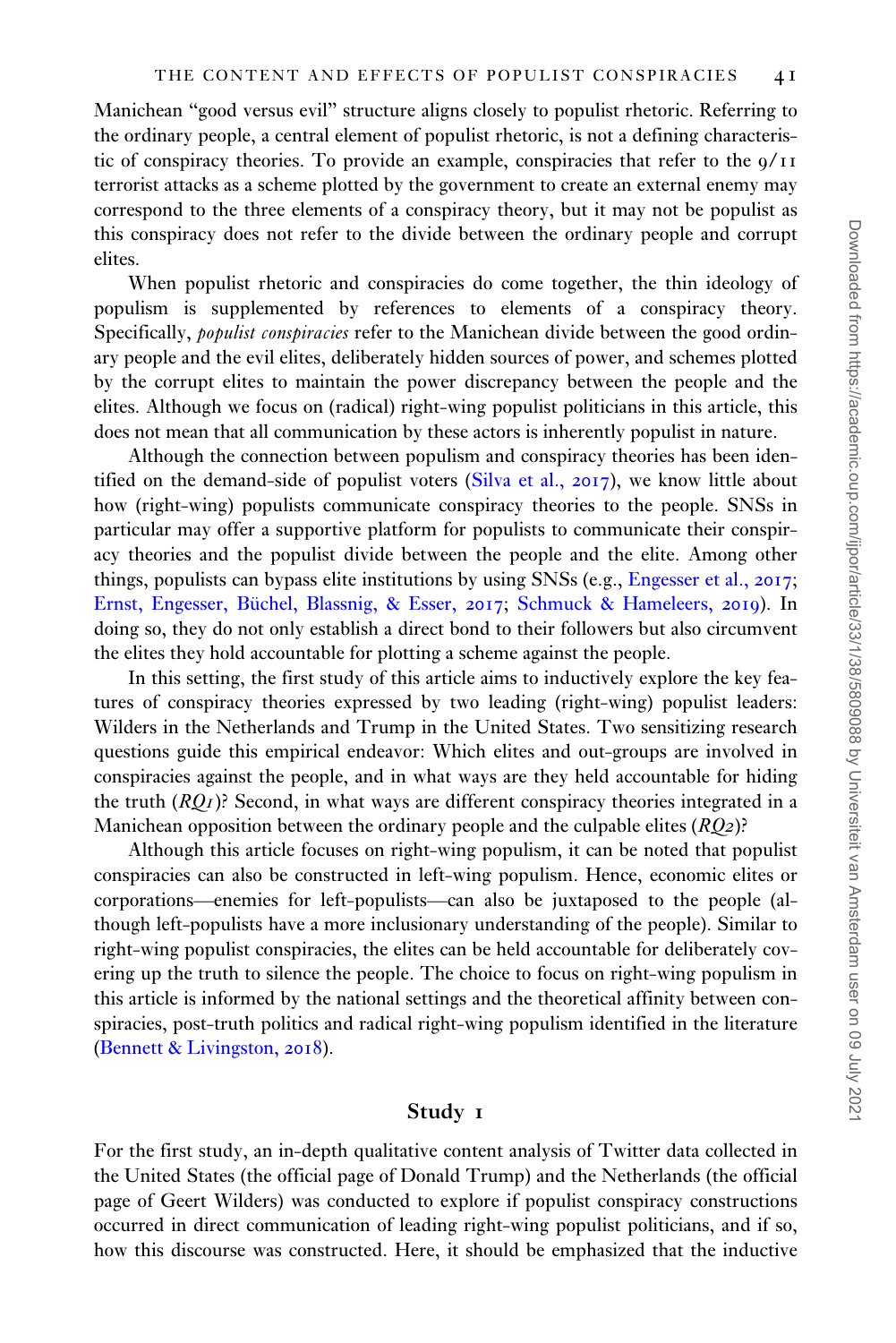analysis was based on theoretical reasoning but remained open to contradictory and conflicting findings (i.e., populism and conspiracy reasoning may not co-occur).

## Method Study 1

Data collection and sampling. Python was used to scrape original Twitter posts of Trump and Wilders. Retweets and likes, as well as visual or video-only content, were excluded for reasons of parsimony. The sample frame was chosen purposefully. More specifically, we aimed to discursively analyze politicians' discourse in a routine and an election period. In the Netherlands, the election period was operationalized as the most recent general elections in March 2017. For the pre-election sample, Tweets posted by Wilders in the 3 months prior to the election were scraped (December 1, 2016 through March 1, 2017). To contrast this with a routine period, Tweets posed between September 1, 2017 and December 1, 2017 were scraped. The 3 months pre- and 3 months post-election sample yielded 1,634 Tweets. Results were not restricted by key word search, topics, or specific debates.

The same strategy was applied in the United States. Here, the key electoral event was the U.S. presidential elections (November 8, 2016). Again, the 6-month sample frame consisted of an election period (August 1, 2016 to November 1, 2016) and a routine period with a 5-month delay after the election results (May 1, 2017 to August 1, 2017). As Trump tweeted substantially more than Wilders in this period, an initial sample of 1,600 Tweets was randomly generated. In a cyclic-iterative process of data collec-tion and analysis (e.g., [Braun](#page-17-0) & [Clarke,](#page-17-0) 2013), this sample was supplemented with a randomly generated sample of 200 Tweets. The analysis of the initial Tweets was compared to the themes emerging from the additional sample. As the analysis of the 200 additional Tweets did not point to new emerging dimensions or themes corresponding to the sensitizing questions, the point of theoretical saturation was achieved after 1,800 Tweets (e.g., [Braun & Clarke,](#page-17-0) 2013).

Analysis. The analysis followed a combined approach of discourse analysis and the three steps of coding central to grounded theory ([Charmaz,](#page-17-0) 2006; [Glaser](#page-18-0) [& Strauss,](#page-18-0) [1967](#page-18-0)). A combination of selective and line-by-line coding was used. More specifically, this means that the full sample of 3,434 Tweets was closely read and re-read, but only relevant Tweets corresponding to the sensitizing questions were coded line-by-line. More specifically, during the first stage of coding, all 3,434 Tweets were coded for the presence of any reference to an element of populist communication and/or a conspiracy theory. Following Engesser et al.  $(2017)$ , we acknowledged that populism is spread in a fragmented way. We coded for the presence of (a) people centrism references; (b) antielitism; and/or (c) the exclusion of societal out-groups. Similarly, the presence of any element or indicator of a conspiracy theory was coded by looking at the three elements of a conspiracy theory identified by [Barkun \(](#page-17-0)2003): (a) references to a Manichean worldview; (b) references to hidden forces of power; and (c) interpretations indicating that power discrepancies are covered up by spreading lies and/or presenting alternative worldviews. These elements of populist rhetoric and conspiracy theories were used as a filter to select content to be coded in depth. Not all elements had to be present, and the actual nature of the statements that satisfied these theoretical concerns was analyzed in the next step.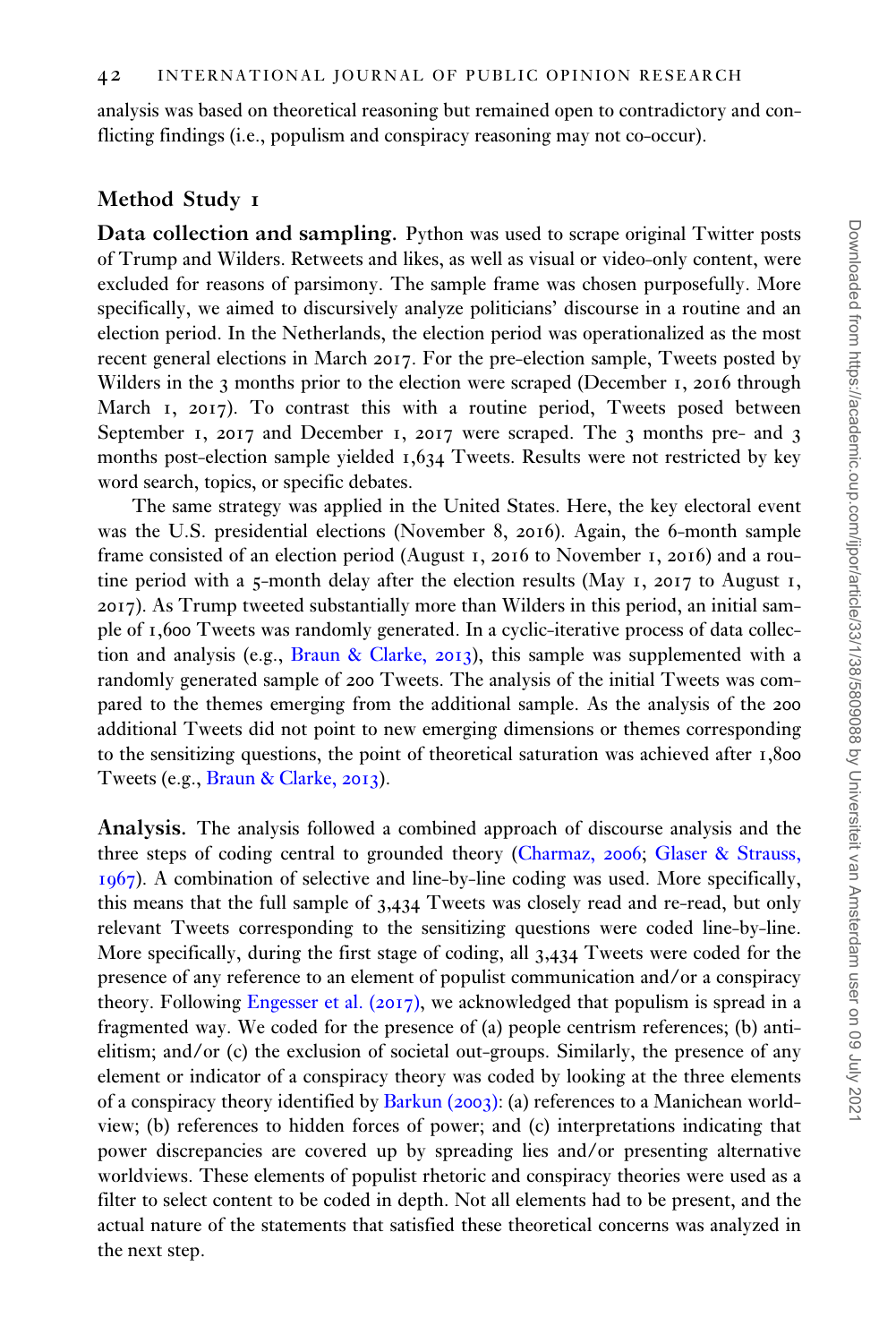During the second stage of coding,  $512$  ( $234$  in the Netherlands and  $278$  in the United States) Tweets that contained references to (elements of) populism and/or conspiracy theories were completely coded (line-by-line coding). First, as part of the open coding step, relevant segments were highlighted and labeled based on the insights relevant for the sensitizing questions. These open codes, for example, corresponded to (a) Manichean discourse; (b) references to (un)truthfulness; (c) conspiracy theories; and (d) hidden truths (i.e., this is what they are *not* telling you). Second, open codes were raised to a higher level, merged or grouped during focused coding. In this step, core themes were distinguished from lower order indicators (i.e., attributions of Fake News were seen as indicators of untruthfulness). Finally, relationships between emerging themes were identified during axial coding (i.e., Manichean discourses were related to conspiracy theories).

Quality checks. A second independent coder unfamiliar with the theoretical framework analyzed 20.0% of all Tweets that were coded line-by-line. Using the same general sensitizing questions, the main themes identified by the second coder wee similar to the themes identified by the principal investigator. Differences were discussed until complete agreement was achieved (discrepancies between initial coding mainly revolved around the classification of anti-elitist discourse as conspiracies during focused and axial coding). Finally, agreement on coding procedures to deal with these more complicated cases was established. As a second quality check (triangulation), a different and more recent timeframe was sampled in both countries (April 2018). Within these 4 weeks, 100 Tweets per country were randomly selected and analyzed. The results did not point to novel themes.

## Results Study 1

The relative salience of the different discourses is depicted in Table 1 (as a proportion of all Tweets scraped during the first step of data collection). First, 14.7% of all sampled Tweets contains a reference to populism, conspiracy reasoning, or a combination of both discourses. Although the differences are not substantial, populist elements occur more frequently than conspiracy reasoning or a combined emphasis on populist and conspiracy elements. Yet, we can see that populist elements and conspiracy reasoning co-occur frequently. The breakdown of these numbers point to some interesting differences between Trump and Wilders. Whereas Wilders is most likely to communicate Tweets with an explicit populist element—Trump is more likely to combine populism

Table 1 An Overview of the Relative Salience of Populist Elements and Conspiracy Reasoning

| References to     | References to       | Combined populist | Total                      |
|-------------------|---------------------|-------------------|----------------------------|
| populist elements | conspiracy theories | conspiracies      |                            |
| $72(36.7\%)$      | $90(53.6\%)$        | $85(57.4\%)$      | $278(8.1\%)$               |
|                   |                     |                   | $234(6.8\%)$<br>512(14.7%) |
|                   | $124(62.3\%)$       | $78(46.4\%)$      | $63(42.6\%)$               |
|                   | $196(38.3\%)$       | $168(32.8\%)$     | $148(28.9\%)$              |

*Note.* Cell entries display proportions of the total sample of Tweets ( $N = 3,434$ ).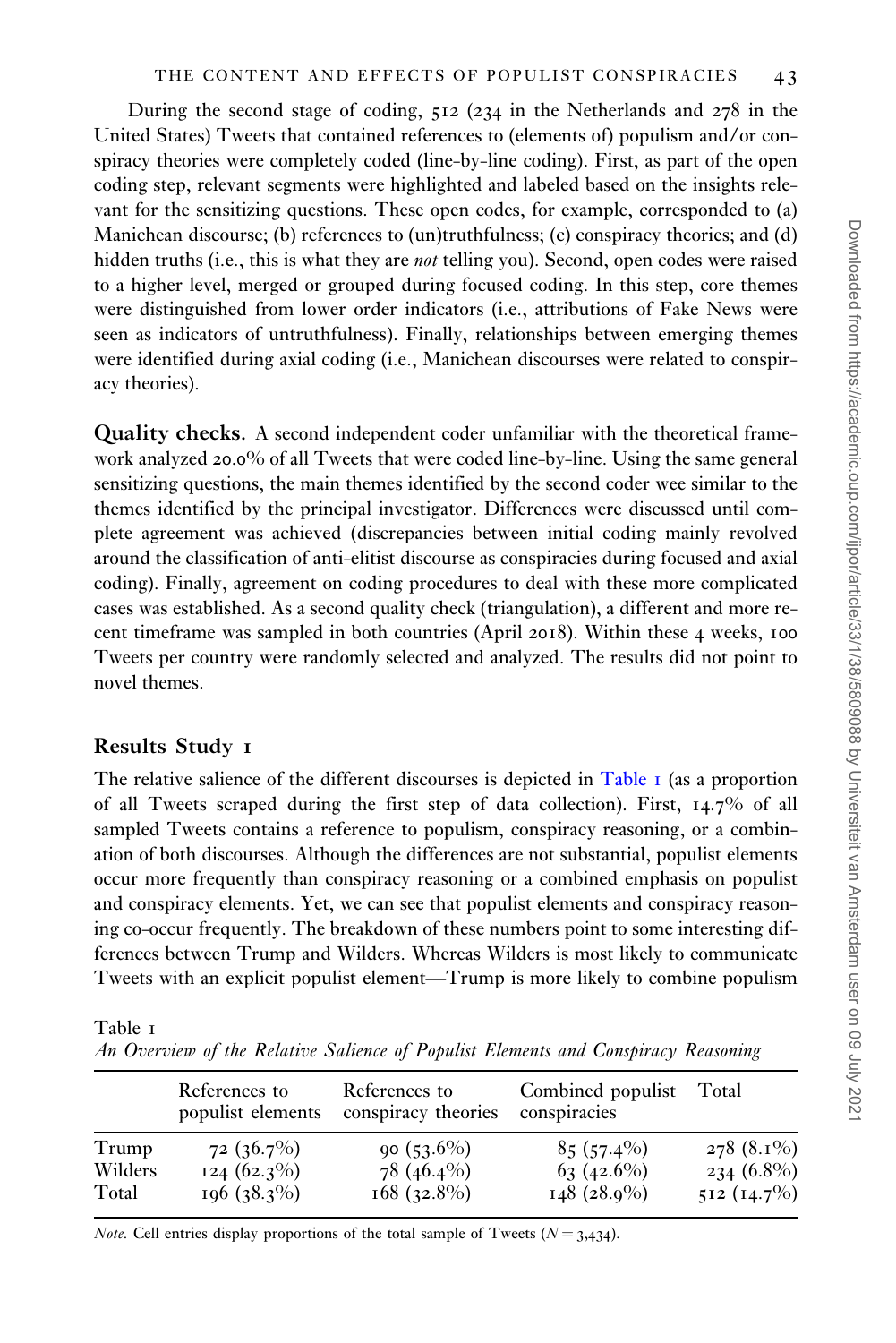with conspiracy reasoning than to refer to either populist interpretations or conspiracies. How do these differences take shape when we look at the in-depth analysis of Trump's and Wilders' rhetoric that contains references to populist elements and/or conspiracy theories?

Distinguishing "their" lies from "our" truths. The first central theme is the cultivation of an epistemic cleavage between accurate worldviews of the in-group and the lies of the dishonest out-group that *deliberately* hides the truth. In the routine period, Trump emphasized that the Fake News media should be regarded as the biggest enemy of the people. These media were accused of *deliberately* distorting reality: "@NBCNews purposely left out this part of my nuclear quote. Dishonest!" Trump also blamed the news media for prioritizing coverage of his political opponent, indicating that the media demonstrate a bias against his own party: "I thought that @CNN would get better after they failed so badly in their support of Hillary Clinton however, since election, they are worse!"

In the Netherlands, Wilders emphasized how the media—and the left-wing media in particular—are looking away and are actively  $denving$  reality. Wilders expressed how they were "blind" to see the real problems of the native people: "Politicians and the media are blind for the violence caused by the Moroccan community." The main theme of denying reality and propagating a dishonest worldview by looking away was not only attributed to the (left-wing) media. More specifically, Wilders also attributed blame to the political elite that failed to acknowledge the most pressing issue of Dutch society: dangerous immigrants, and Islam in particular: "I have to address these issues threatening our country. Just because those that look away, like Rutte [prime minister] do not dare to stress that the Islam is the cause of our problems." Together, the first element of populist conspiracies vocalized by both political leaders entails the cultivation of a dishonest opinion climate, in which both the media and politicians deliberately spread lies and look away to "hide" the real facts that matter to the ordinary people.

Populist conspiracies: the enemy hides the truth to promote hidden agendas. References to populism and conspiracy theories were oftentimes combined. Especially in the election period, Trump frequently blamed his political opponent (Clinton) and the Fake News media for being part of a "rigged" elitist outsider that threatens ordinary people. More specifically, Trump pointed to a conspiracy between the mainstream media he distrusted (i.e., the New York Times, CNN, Google) and the Democrats—who were plotting a scheme to prevent Trump from winning the elections. Hence, these actors were accused of hiding or burying facts to protect the Democrats: "Wow, Twitter, Google and Facebook are burying the FBI criminal investigation of Clinton. Very dishonest media!" Moreover, in the period leading up to the elections, unspecified "hidden" sources that helped the Democrats win the elections were connected to schemes that would prevent Trump to win the elections: "Why didn't Hillary Clinton announce that she was inappropriately given the debate questions—she secretly used them! Crooked Hillary."

Clinton was also accused of supporting or collaborating with dangerous immigrants and terrorists: "Crooked Hillary launched her political career by letting terrorists off the hook." She was also accused of taking in as many dangerous immigrants as possible: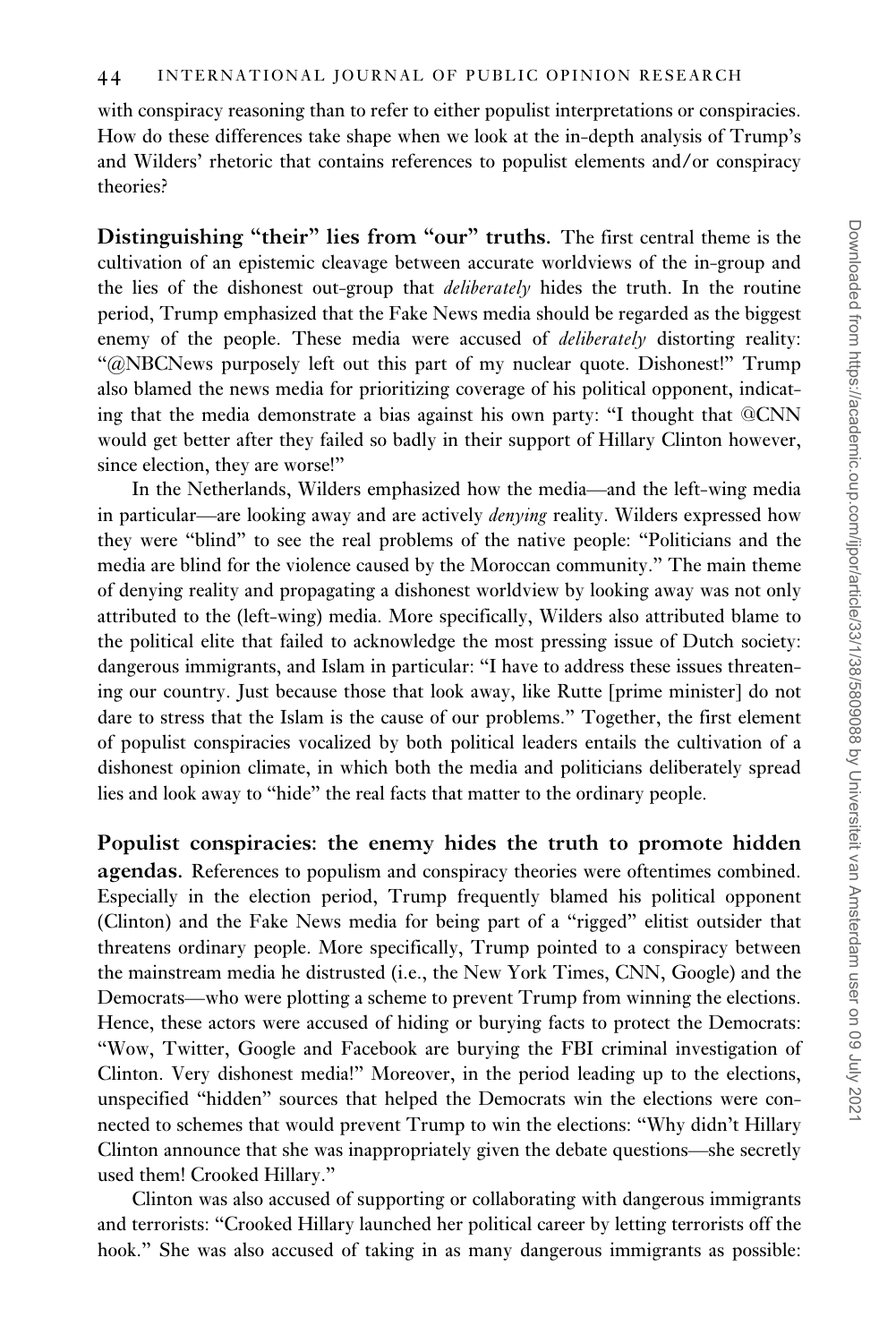"Wow, just came out on secret tape that Crooked Hillary wants to take in as many Syrians as possible. We cannot let this happen—ISIS!"

Trump contrasted his own version of reality with the lies and dishonesty of his political opponent. According to Trump, the reality that his party was winning was deliberately hidden by the pro-Democrat media: "We are winning and the press is refusing to report it. Don't let them fool you—get out and vote! #DrainTheSwamp on November 8th!" According to Trump, the Democrats were using "tricks" to prevent his victory: "Major story that the Dems are making up phony polls in order to suppress Trump. We are going to WIN!" References to the truth were frequently contrasted with the hidden agenda and schemes plotted by political opponents and the mass media: "ISIS has infiltrated countries all over Europe by posing as refugees, and @HillaryClinton will allow it to happen here, too! #BigLeagueTruth."

In the Netherlands, the populist conspiracy connecting the corrupt elite to other enemies that were said to plot a scheme against the honest people was mainly interpreted as a hidden collaboration between elitist actors and immigrants. Wilders, for example, blamed the prime-minister for secretly collaborating with the enemy (the Turkish president Erdogan)—hereby betraying the country and showing the elite's hatred: "Rutte—the fake leader that forces Marrakesh upon us—is secretly chatting with Erdogan, the Turkish dictator that calls Dutch people fascists and Nazi's. Our government really hates the Netherlands." For Wilders, the motive for elites and the media to lie and distort reality is to silence his Freedom Party, preventing him to voice society's real problems: "Lies and betrayal. All proven. This smells from all angles. They try to do all they can to silence the leader of the opposition party [Wilders himself]." The enemy was not always specified, but always referred to an elitist out-group, which was mostly left-wing: "They try to silence our party. The police facilitates their actions, a Freedom Party-hating District Attorney politics led by a corrupt VVD [governmental party] minister judged by left-wing judges."

Wilders' populist conspiracies also corresponded to a sense of *relative deprivation* of the ordinary, vulnerable people in the country. Hence, the elite only looked after themselves and other groups in society, and they sold out their principles by residing with the enemy: "If you are a bank director, multinational or asylum seeker, this government will help you. But if you are sick and vulnerable, you are neglected. It cannot get more uncivil than this." The elites were accused of working together with corporations by offering financial resources at the cost of the ordinary people: "The government supports the multinationals and shareholders with millions. Ordinary Dutch citizens are bleeding because of these schemes."

In Wilders' cultivation of populist conspiracies, two main constructions of dishonesty stand out: the attribution of blame for *betraying* the ordinary people and the theme of *selling* out principles by looking away. Regarding this second dimension, the largest and most important problem allegedly denied and hidden by the elites was Islam, and different elitist actors were blamed for prioritizing the needs of dangerous Islamic immigrants: "Because cowards and capitulating Islam-lovers are looking away, and you, Rutte [the primeminister] ensure that Jihadists can walk around in freedom, our families are at risk of becoming the victim of you failing policies." Wilders even blamed the government for offering support to "terrorists clubs" that rape, torture, and execute innocent people. Yet, the most pressing issue that the elite hide from the people remains their deliberate support and facilitating role in helping dangerous immigrants to enter the country.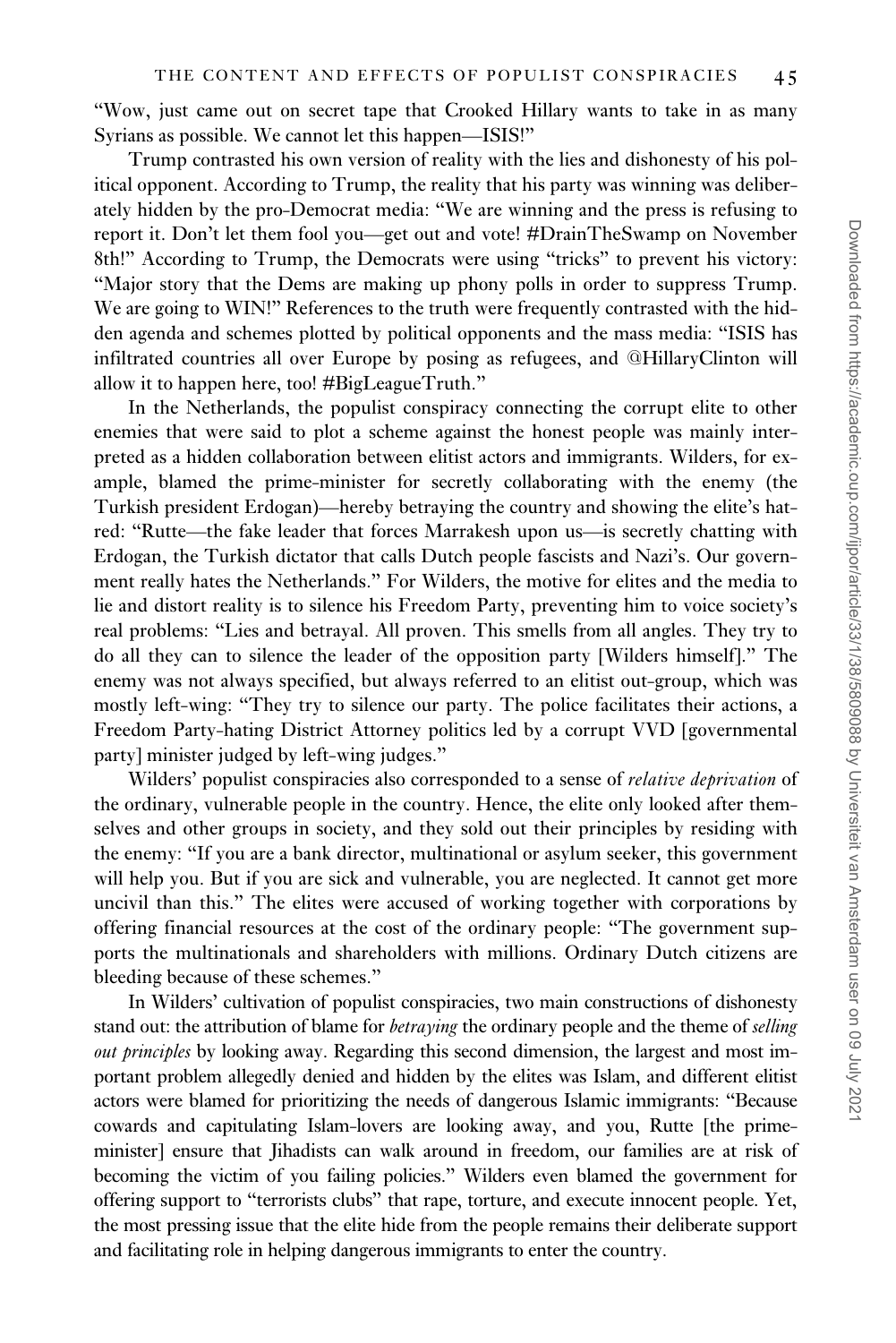#### Conclusion of Study 1

Populist conspiracies that are communicated by the two prototypical radical right-wing leaders in this study involve three out-groups that are allegedly working together to hide the truth and to promote their own political agenda: (a) the left-wing or mainstream media; (b) political elites or opposed parties; and (c) "dangerous" others, such as immigrants or refugees with an Islamic background. Beyond cultivating a boundary between the ordinary people and the corrupt elite, both Trump and Wilders referred to conspiracies, or hidden schemes used to damage them or the people: the "dishonest" media were deliberately supporting the elite by hiding the truth and facts from the people. The elites resided with the enemy by protecting dangerous immigrants at the cost of the security of their own people.

Both politicians cultivated a Manichean boundary between the honest people and the corrupt elites, and the media and immigrants were said to be involved in a scheme to damage the people and those that try to protect this vulnerable in-group. The main difference between findings from the United States and the Netherlands is the source of the hidden, evil forces. Where Trump mainly blamed the Fake News media for helping the other party win, Wilders mostly blamed the elite and, albeit to a lesser extent, the media for denying the real problems of the ordinary people. Yet, the populist conspiracies in both countries share a central element: the threat of immigration in the United States and the Netherlands persists because political opponents reside with the enemy whilst neglecting their own people.

Not all elements of these populist conspiracies may be directly applicable to the communication tactics of left-wing populist actors in different regions of the world, such as Latin America or Southern European countries. This study indicates that shifting blame to different elitist actors for "hiding" reality and depriving the people of the truth is central to populist conspiracies expressed by right-wing populist actors. Although empirical research is needed to assess the transferability of these findings to left-wing populist actors, it is plausible that populist actors on the left and right both hold the elites responsible for misleading the ordinary people. In addition, the Manichean divide between the honest and good people versus evil sources of power can theoretically be related to left-wing populist ideas. Future research may rely on comparative research including different prototypical cases of left- versus right-wing populist to further investigate the overlap and discrepancies between populist conspiracies in different contexts.

### Study 2: The Effects of Populist Conspiracies on Populist Attitudes

Although previous research has provided systematic evidence of populism's persuasiveness on attitudes, emotions, or even behaviors ([Bos et al.,](#page-17-0) 2019; [Hameleers et al.,](#page-18-0) 2018; Müller et al., 2017; [Schmuck & Matthes,](#page-19-0) 2017; [Wirz,](#page-19-0) 2018), there has been no systematic research on the effects of populism and conspiracy reasoning *combined*. An important difference between populist communication and populist conspiracy theories is how different elites or out-groups are together accused of deliberately plotting a scheme against the ordinary and relatively deprived people. The results of Study 1 show that populist ideas and conspiracy theories may be expressed independently, but, when looking at the communication of right-wing populist actors, populist communication is often also combined with a reference to a conspiracy—for example, by indicating that the evil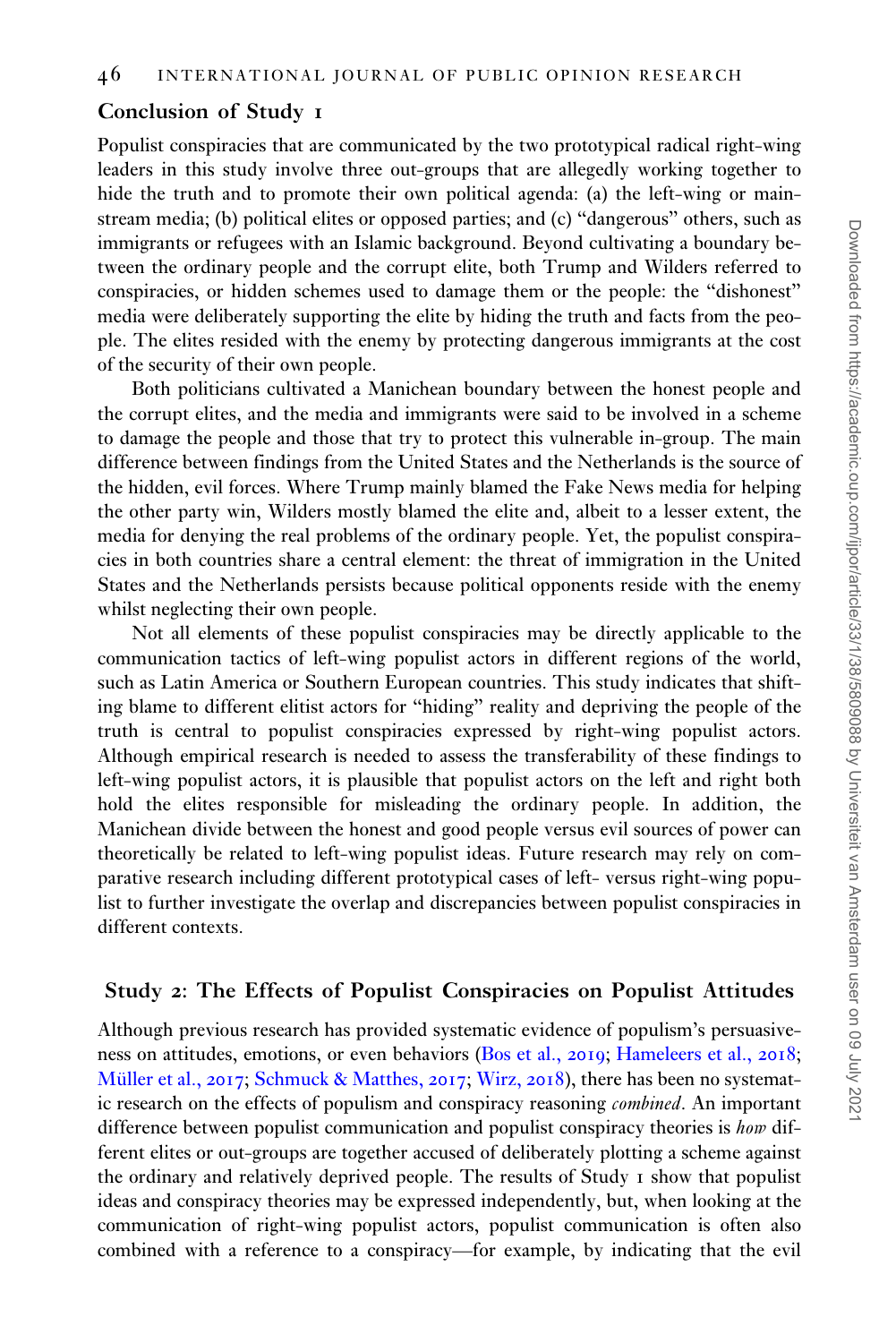elites are plotting a scheme against the ordinary people to hide the sources of power domination. But how may populist and conspiracy cues—both independently and as integrated communication tactic—activate populist attitudes among citizens?

Populist communication has been regarded as persuasive as it simplifies the political order in an ell-encompassing divide between the people and the elites whilst promoting easily accessible and external scapegoats that can be held accountable (e.g., [Hameleers](#page-18-0) [et al.,](#page-18-0) 2017). Populist messages that emphasize that the corrupt elites are to blame for problems experienced by the ordinary people may make mental images of the "corrupt" elites and "good" people accessible by priming a persuasive social identity frame (e.g., [Bos et al.,](#page-17-0) 2019). The social identity frames emphasized in populist discourse may activate or prime congruent mental schemata as they introduce a credible scapegoat whilst stressing the need for the ordinary people to mobilize (e.g., [Gamson,](#page-18-0) 1992). In other words, when relative deprivation and blame attribution is framed, receivers of populist communication should be likely to accept populist content to avert the threat to their in-group's status and prosperity.

The acceptance of populist communication's premises can be understood as the ac-tivation of populist attitudes (e.g., [Hameleers et al.,](#page-18-0) 2017; Müller et al., 2017; [Schulz](#page-19-0) [et al.,](#page-19-0) 2018a). Populist attitudes can be understood as the people's perception of a Manichean and antagonistic societal outlook that juxtaposes the ordinary people with the evil, corrupt elites. As positive associations of the people and negative perceptions of the elites are primed in populist communication, people's populist attitudes should be activated when they are exposed to populist messages. This general expectation is confirmed in different effects studies on populism (e.g., [Bos et al.,](#page-17-0) 2019; [Hameleers](#page-18-0) [et al.,](#page-18-0) 2017; Müller et al., 2017; [Rico, Guinjoan,](#page-19-0) [& Anduiza,](#page-19-0) 2017). Even though exposure to mere populist ideas in the media may not "create" or "change" alignment with populist ideology, there is evidence that populist attitudes can be activated by exposing people to populist (media) content. The first hypothesis therefore reads as follows: Exposure to populist communication activates populist attitudes  $(H_I)$ .

What does a conspiracy theory add to the equation? First of all, the relative outgroup threat is augmented when different out-groups are *together* held accountable for deliberately plotting a scheme against the people. When the out-group threat increases, people should be more likely to engage with populist social identity frames (e.g., [Bos](#page-17-0) [et al.,](#page-17-0) 2019; [Hameleers et al.,](#page-18-0) 2018). Second, perceptions of a threatening crisis should be stronger when the truth is said to be hidden by different "evil" outsiders that work together to harm and damage the "good" people. Populist conspiracies thus emphasize a stronger sense of deprivation than populist communication alone, which should also result in a stronger motivation to engage with identity frames (e.g., [Gamson,](#page-18-0) 1992). Based on this, we hypothesize that exposure to populist communication with conspiracy reasoning has a stronger effect on activating populist attitudes than populist cues alone  $(H_2)$ .

## Method Study 2

The second study entails a survey-embedded online experiment with a 2 (Populist communication: present vs. absent)  $\times$  2 (Conspiracy theories: present vs. absent) betweensubjects factorial design. The storyline and framing of the stimuli were informed by Study 1. More specifically, decreasing resources for the in-group of native people was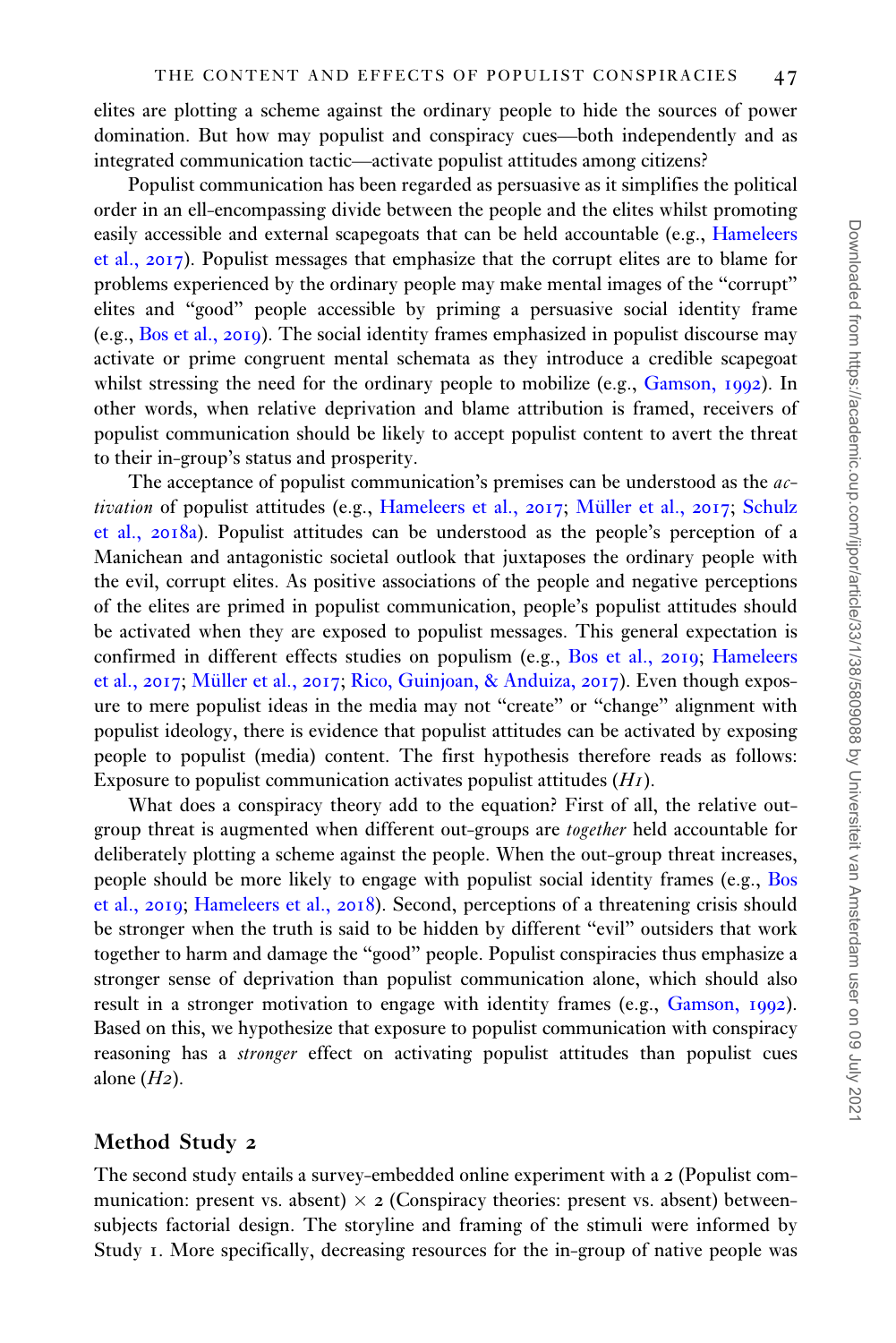used as the central storyline in the four fictional versions of an online newspaper article. Healthcare was chosen as a topic, which was politicized to emphasize the people's deprivation. Specifically, the treatment stated that healthcare budgets were declining for the ordinary people. The control or reference group was the condition in which references to a populist worldview and conspiracy theories were absent. Here, it can be argued that populist rhetoric can be applied to many different issues and ideologies. For this experiment, a topic that by itself does not directly align with a right-wing populist agenda was chosen. Hence, healthcare is not necessarily "owned" by the left- or rightwing, but the specific framing of the issue can reflect left- or right-wing agendas. In addition, it can credibly be presented in a populist framework in which the ordinary people are deprived from care because of the corrupt elites and the conspiracies they are involved in.

Sample. The sample was collected by an International polling firm that maintains a nationally representative voluntary opt-in panel composed of different sources. Eligible participants (voting population) were invited via the panel's email system to participate in this study. The sample strategy aimed to include participants from different regions and political preferences and was geared toward national representativeness. Although the recruiting procedures are non-random, participants within strata were randomly selected. The completion rate was 84.3%. We also assessed whether this rate was similar across different conditions. There are no significant or noteworthy differences between conditions: the rates ranged between  $84.8\%$  in the control, and  $83.1\%$  in the populismonly condition. Post hoc randomization checks further ensured that the distribution of demographics—such as age, gender, and education—was equal across groups. The mean age of participants was 42.14 years ( $SD = 15.02$ ). A total of 45.6% was female. The lower educated represented 20.3% of the sample, and 24.9% was higher educated. The sample was balanced regarding political ideology: 3.3% identified as extreme left, and 2.5% as extreme right. Merging the four most extreme left and right scale points, 24.4% was left-wing and 27.3% right-wing.

Independent variables. All stimuli consisted of a negatively framed article on the healthcare situation in the Netherlands. The article stated that there was less budget available, which resulted from recent coalition agreements. The source of the articles was neutral (and constant across conditions) but reflected the lay-out of a real online news article (see [Supplemental Materials Appendix A](https://academic.oup.com/ijpor/article-lookup/doi/10.1093/ijpor/edaa004#supplementary-data) for stimuli). The stimuli were extensively pre-tested with a varied convenience sample. All versions were found to be (equally) credible, and the arguments in the manipulations were recognized in the pilot test.

In the neutral or control condition, the healthcare developments were reported in a distant, factual way: Healthcare budgets were declining overall, but there was no specific domain that was hurt most by recent developments. This version did not include any causes or interpretation of this development, and simply argued that more insights were needed.

In the "empty" conspiracy condition, the development was connected to a hidden truth that the people were deliberately deprived of. The healthcare development was interpreted as a negative development and, although elites were not explicitly blamed or connected to this development, the article hinted at a hidden agenda or plot that was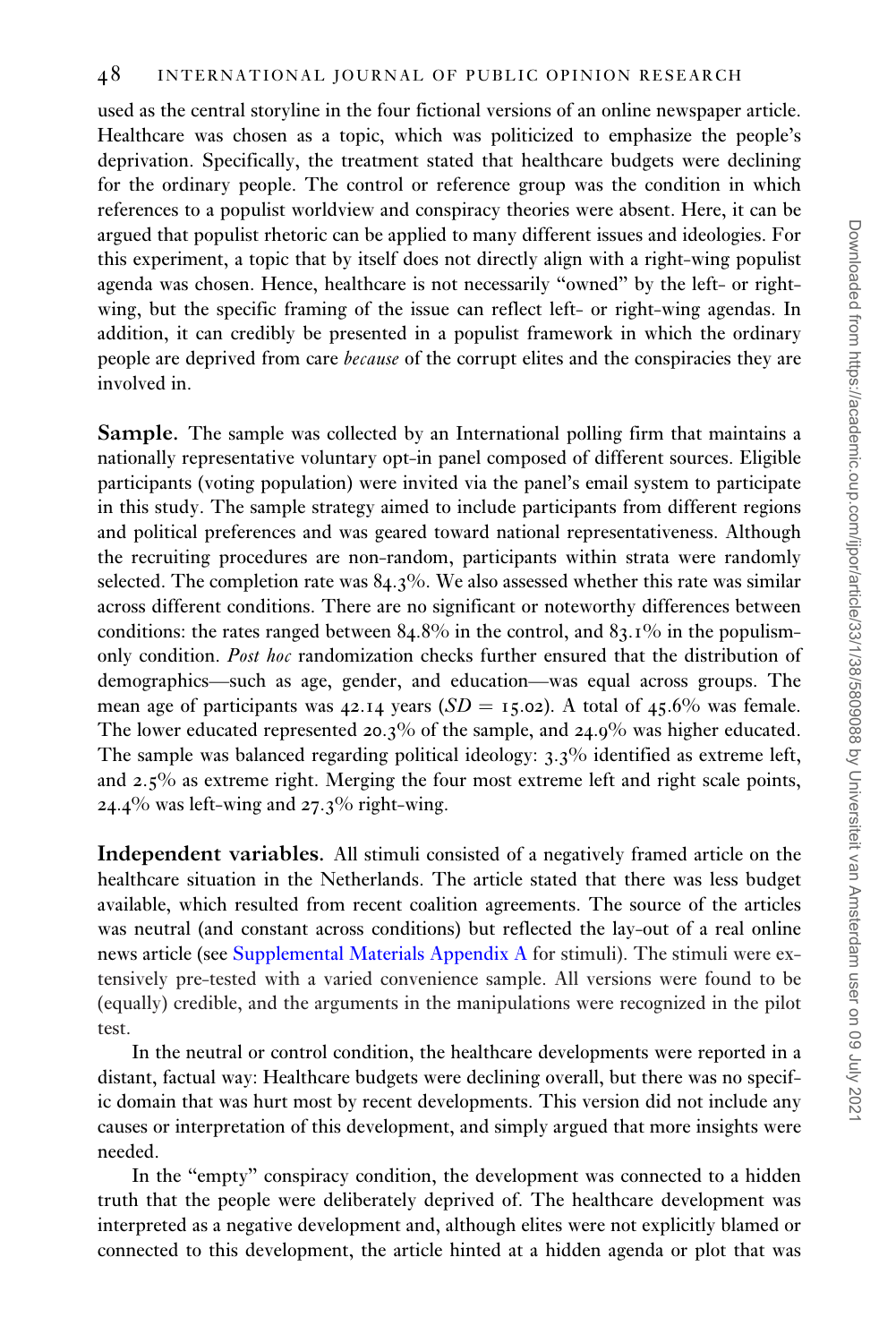hurting the ordinary people. Other groups in society, immigrants managers and extreme-rich, were involved in the plot: According to the article, they were allowed to profit more than the people. It may be argued that this conspiracy condition already hints at one element of populism: people-centrism. However, the people were not explicitly juxtaposed to the elites, which means that the core opposition central in populist framing was not present in the article.

In the populist condition, references to a conspiracy or hidden truth were not included. Yet, the development was interpreted in populist terms: The "corrupt" elites were held responsible for causing this negative development, which was posing a severe threat on the well-being of the ordinary people. The ordinary people were said to be left behind by the self-interested elite. Finally, in the populist conspiracy condition, the hidden truth and deprivation of the ordinary people by a plot was connected to the Manichean opposition central in populist discourse: The corrupt elites were explicitly connected to schemes plotted against the ordinary people. By siding with the enemy, they were depriving the ordinary people of what they were morally entitled to. Populist and conspiracy cues were thus combined.

Dependent variable. Populist attitudes were measured with a four-item scale (i.e., "Politicians in government are corrupt" and "Politicians in government make decisions that harm the interests of the ordinary people" (items adapted from e.g., [Akkerman,](#page-17-0) [Mudde, & Zaslove,](#page-17-0) 2014; [Schulz et al.,](#page-19-0) 2018a). The one-dimensionality of the scale was confirmed by confirmatory factor analysis: separating the scale into measures corresponding to people centrism and anti-elitism resulted in substantially less optional data fit indices. The mean of the scale was 4.36 ( $SD = 1.30$ , Cronbach's  $\alpha = .794$ ).

Procedure. Participants accessed the online survey environment via the email invitation of the panel company. They first of all gave informed consent, and then proceeded to the pre-treatment questions (demographics, deprivation, cynicism, and overall political evaluations). A randomizer assigned participants to the control or experimental conditions (equal group sizes). Participants read the stimuli (mean exposure time  $=$  58.74 s,  $SD = 37.88$  s) and could click "next" to go to the post-treatment survey, where they completed the dependent variable items and manipulation checks. Participants were thanked, debriefed, and forwarded to the website of the panel company after they completed the final items.

Manipulation checks. Perceived exposure to populism was assessed by asking whether people perceived the message's cultivation of the ordinary people and the corrupt elite held responsible for the people's problems ( $M_{\text{control}} = 3.70$ ,  $SD = 1.59$ ,  $M_{\text{populism}} = 5.50, SD = 1.40, M_{\text{conspiracy}} = 4.13, SD = 1.78, M_{\text{combined}} = 5.43, SD$  $=1.11$ ,  $F(3,237) = 18.79$ ,  $p < .001$ ). The manipulation check for conspiracy theories asked whether the article referred to a hidden truth that was covered up ( $M_{\text{control}} =$ 3.90,  $SD = 1.64$ ,  $M_{\text{conspiracy}} = 5.14$ ,  $SD = 1.42$ ,  $M_{\text{populism}} = 4.48$ ,  $SD = 1.66$ ,  $M_{\text{combined}}$  $=$  5.08, SD = 1.86,  $F(3,237) = 11.72, p < .001$  and whether a scheme was plotted by evil forces of power ( $M_{\text{control}} = 3.40, SD = 1.61, M_{\text{conspiracy}} = 5.22, SD = 1.38,$  $M_{\text{populism}} = 4.29, SD = 2.05, M_{\text{combined}} = 5.36, SD = 1.63, F(3,237) = 17.62, p <$ .001). All manipulations succeeded. It can be noted that participants in the combined conditions perceived populist and conspiracy cues equally well. In the independent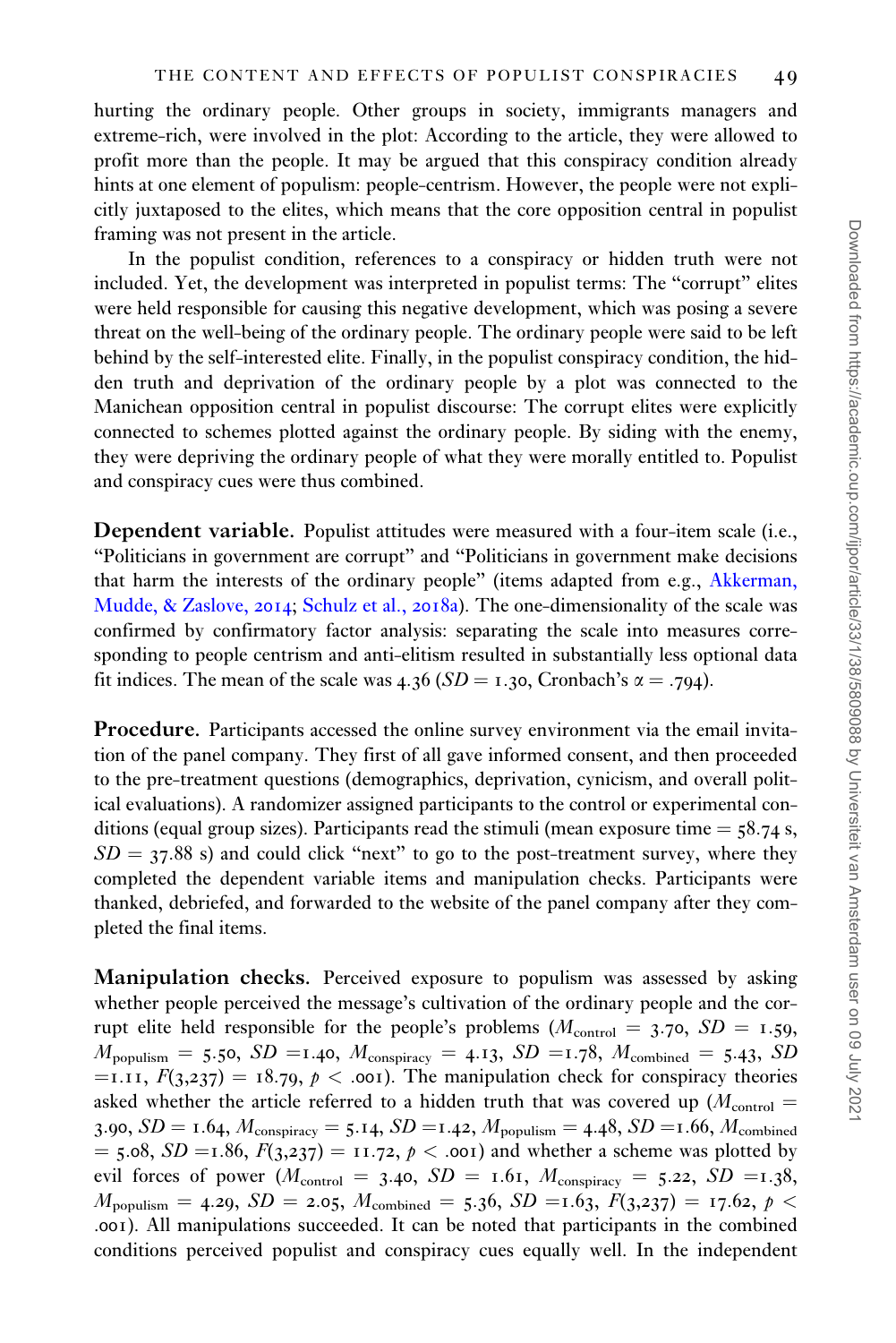<span id="page-13-0"></span>conditions, however, the difference between perceiving populist and conspiracy cues was significant in the expected direction.

# Results of Study 2

Table 2

The direct effect of populist conspiracies. First of all, we expected that exposure to the Manichean ideology central in populist discourse would activate participants' populist attitudes  $(HI)$ . The mean score comparisons between conditions depicted in Table 2 support this hypothesis. Populist attitudes are significantly higher for participants exposed to the populist treatment compared to the control. This is further corroborated by the results of the regression model depicted in Table 3 (Model I). Yet, if we look at the confidence intervals plotted in [Figure](#page-14-0) 1, we do see that the estimate of the interval crosses the zero-line. Participants exposed to a populist interpretation of decreasing healthcare budgets thus have higher populist attitudes compared to participants exposed to the neutral control condition, but we have to interpret the main effect

| Condition                           | Mean populist attitudes |      |    |  |
|-------------------------------------|-------------------------|------|----|--|
|                                     | М                       | SD   |    |  |
| Control condition                   | $4.02_a$                | I.22 | 63 |  |
| Populist communication only         | 4.44 <sub>b</sub>       | 1.31 | 61 |  |
| Conspiracy theory only              | 4.40a                   | I.24 | 58 |  |
| Populist conspiracy theory          | 4.58 <sub>b</sub>       | 1.38 | 59 |  |
|                                     | $2.91*$                 |      |    |  |
| F, Df $(3,237)$<br>Partial $\eta^2$ | .034                    |      |    |  |

|  |  |  | Mean Scores of Populist Attitudes Across Conditions |
|--|--|--|-----------------------------------------------------|

*Note.* Means with differing subscripts differ significantly ( $p < .05$ ), based on pairwise corrected t-tests in which the control group is compared to the experimental conditions. Populist attitudes are measured on a 7-point scale.  $*\,p\,<\,05$  (two-tailed).

|                       | Model I $(n=240)$ |      |         |  |
|-----------------------|-------------------|------|---------|--|
|                       | B                 | SE   |         |  |
| Constant              | 4.03              | 0.16 |         |  |
| Populism              | 0.42              | 0.23 | .14     |  |
| Conspiracy            | 0.37              | 0.23 | .12     |  |
| Populist conspiracy   | 0.52              | 0.22 | $.18**$ |  |
| Adjusted $R^2$        | .011              |      |         |  |
| F                     | $2.92*$           |      |         |  |
| F for change in $R^2$ |                   |      |         |  |

Table 3 Regression Model Predicting the Effects of Populist Conspiracies on Populist Attitudes

*Note.* Two-tailed tests. Unstandardized (B) and standardized ( $\beta$ ) regression weights. Control condition is the reference category.  $*\rho < .05$ ;  $**\rho < .01$ .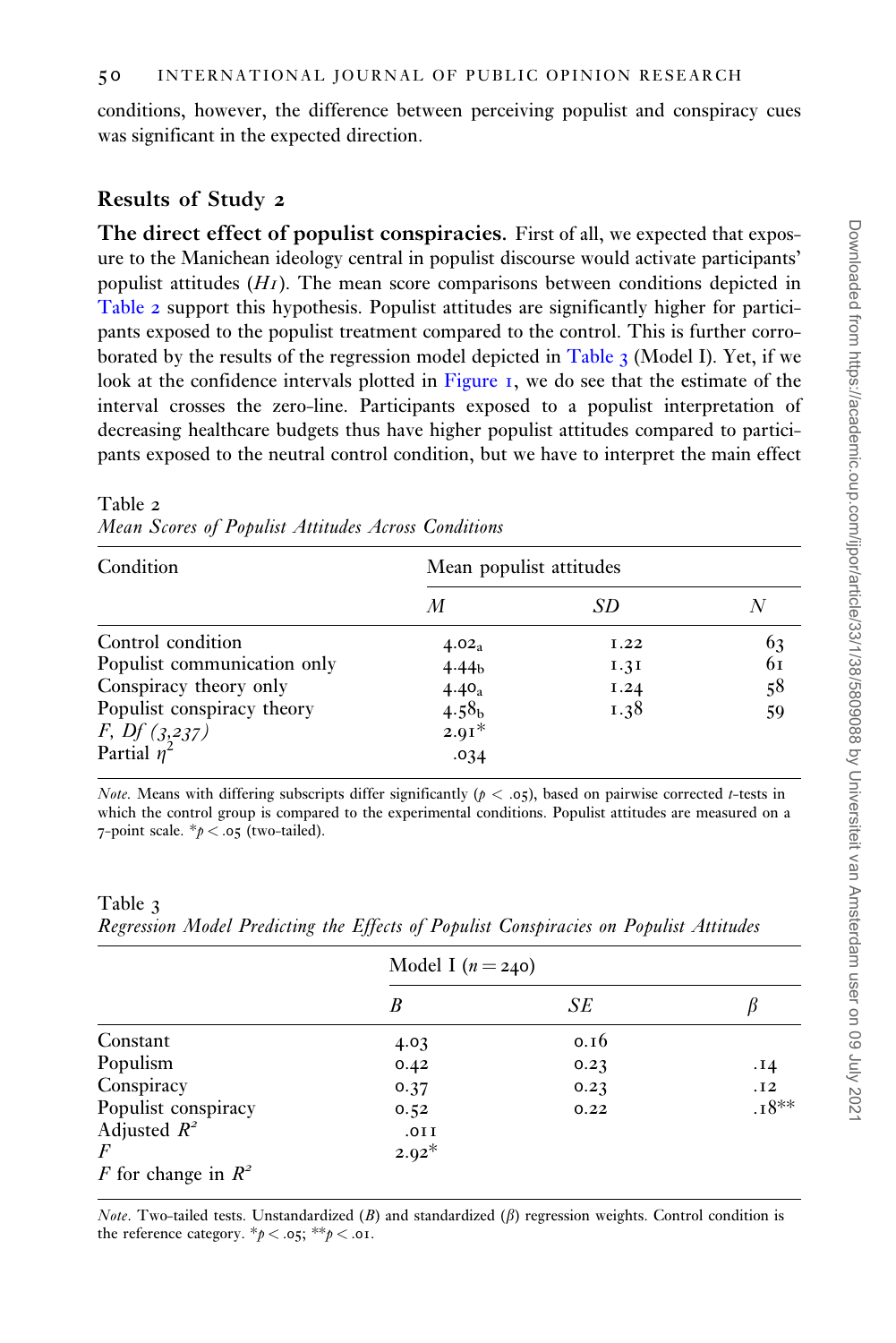<span id="page-14-0"></span>Figure 1

Marginal effects plot comparing the three experimental conditions to the control



of exposure to populist communication with care. Exposure to conspiracy theories alone, that is, news on healthcare budgets without a Manichean ordinary people-versuselite construction, does not significantly activate participants' populist attitudes (see [Table](#page-13-0) 3 and Figure 1). However, the explicit combination of populist framing and conspiracy reasoning has a significant, positive effect on the activation of populist attitudes [\(Table](#page-13-0) 3). This means that when decreasing budgets for healthcare are framed as a conspiracy in which the corrupt elites prioritize the needs of "dangerous" others that are protected, and when the people are threatened by the enemy, people's populist attitudes are significantly higher compared to the control condition.

We further expected that the combination of populist discourse and conspiracy reasoning would have a stronger effect than exposure to populist ideas alone  $(H_2)$ . The regression coefficients plotted in Figure 1 provide partial support for this expectation. More specifically, the effect of the combined populism and conspiracy condition on populist attitudes is stronger than the populist-only condition ([Table](#page-13-0) 3). The mean score comparisons depicted in [Table](#page-13-0) 2 further support the expectation that the difference between the control group and the populist conspiracy condition is larger than the difference between the control group and the populist-only condition. Yet, the difference between the populist conspiracy and the populist-only condition is not significant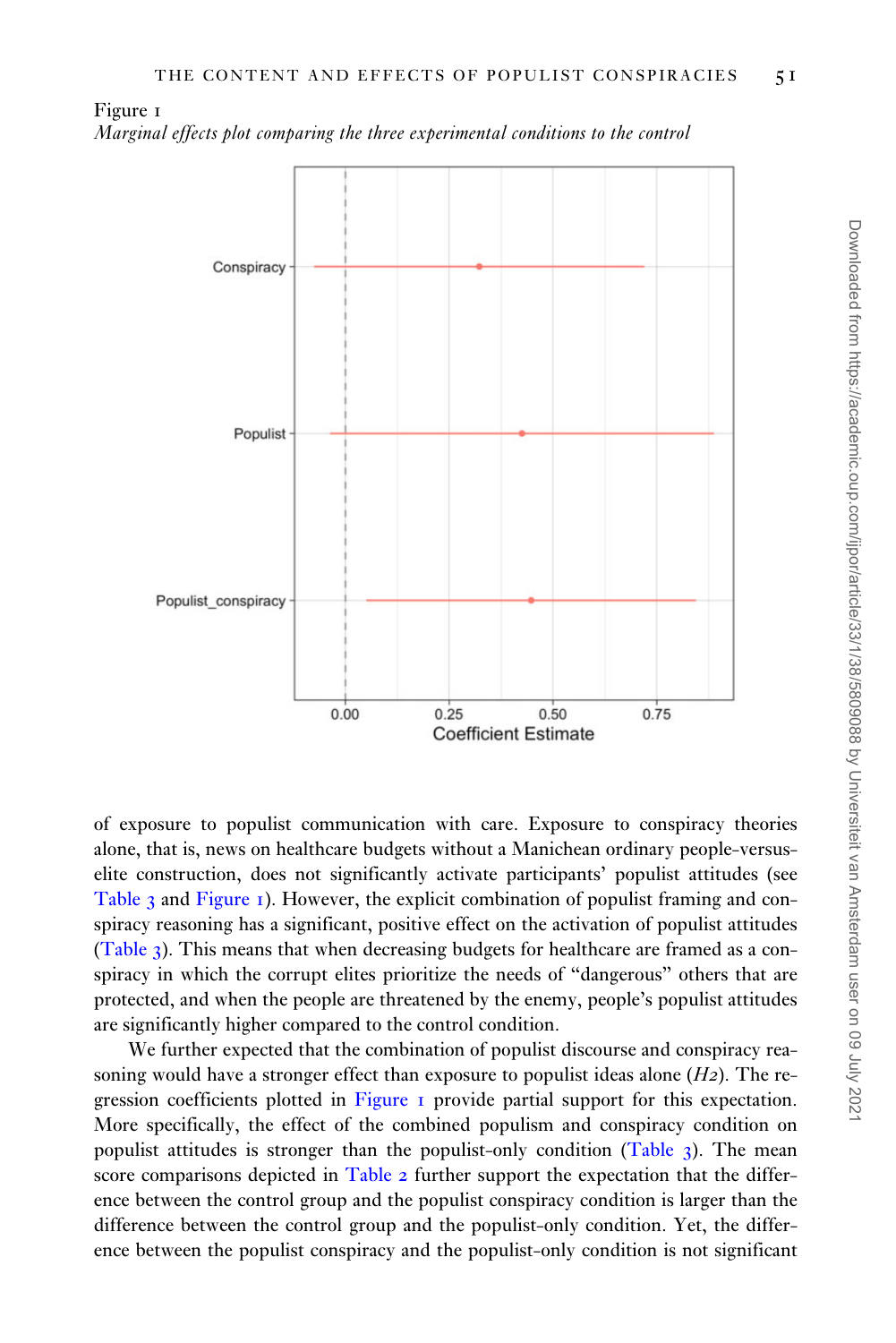if we look at the corrected pairwise mean score comparisons. However, as can be seen in [Figure](#page-14-0) 1, the confidence interval of the regression coefficient shows that the effect of populist conspiracies is significantly different from zero, whereas mere exposure to populism crosses the line. Together, the results thus offer partial support for hypothesis 2. Populist attitudes are most substantially activated when people are exposed to the populist conspiracy condition, but the mean difference between populism-only and populist conspiracies is not significant.

#### Discussion

Despite the alleged affinity between populist rhetoric and conspiracy theories [\(Bergmann,](#page-17-0) 2019; [Silva et al.,](#page-19-0) 2017), there is too little systematic research on the construction of populist conspiracies by politicians, and the effects of such discourse on populist attitudes. Against this backdrop, the aim of this article was twofold: (a) to provide in-depth insights into the discursive framing of populist conspiracies by leading right-wing populist actors (Trump and Wilders) and (b) the effects of such discourse on the activation of attitudes related to populist conspiracies: populist attitudes.

The results of the inductive analysis of Tweets communicated by Trump and Wilders demonstrate that both political leaders express populist conspiracies in which they refer to (a) a hidden truth that is deliberately covered up by elites to achieve a certain goal and (b) collaborations between evil forces that work together in order to damage and harm the political leaders. In that sense, the direct communication of both actors resonates with populist communication tactics (e.g., [Aalberg et al.,](#page-17-0) 2017; [Jagers](#page-18-0) & [Walgrave,](#page-18-0) 2007) as well as conspiracy theories (e.g., [Barkun,](#page-17-0) 2003). Advancing populism research, this study demonstrates that in the direct communication of (radical) right-wing leaders on SNSs, both communication tactics oftentimes converge, which supports literature on the affinity between both discourses (e.g., [Bergmann,](#page-17-0) 2019; [Oliver & Wood,](#page-18-0) 2014).

Our findings also support the notion that populism is a chameleonic discourse— which clings on to different cultivated crises and threats (e.g., [Mazzoleni,](#page-18-0) 2008). The "corrupt" elite can mean different things in different settings, and politicians may strategically tailor their conspiracies depending on the context. More specifically, a discursive shift in Trump's populist conspiracies in the election and routine period can be identified. In the pre-election period, Trump mainly attributed blame to the Democrats and media that opposed his viewpoints. After the elections, Trump assigned blame to the media—who were accused of not covering his success accurately whilst trying to bring him down. Wilders, in contrast, was part of the opposition in both the election and routine period. In both periods, his most salient enemy was the political establishment that resided with dangerous out-groups to prioritize their needs and desires above the ordinary people.

Populist conspiracies can be linked to hostile media perceptions (e.g., [Vallone,](#page-19-0) [Ross, & Lepper,](#page-19-0) 1985) and the salience of post-truth relativism in the current highchoice information setting ([Van Aelst et al.,](#page-19-0) 2017). First of all, the leading politicians both emphasized that some media outlets were biased against their views, and tried to damage the people and their party to achieve a certain goal. These hostile media perceptions tied in with perceived disinformation, or the attribution of blame to the media for deliberately distorting reality to mislead the people (e.g., [Fawzi,](#page-18-0) 2018). In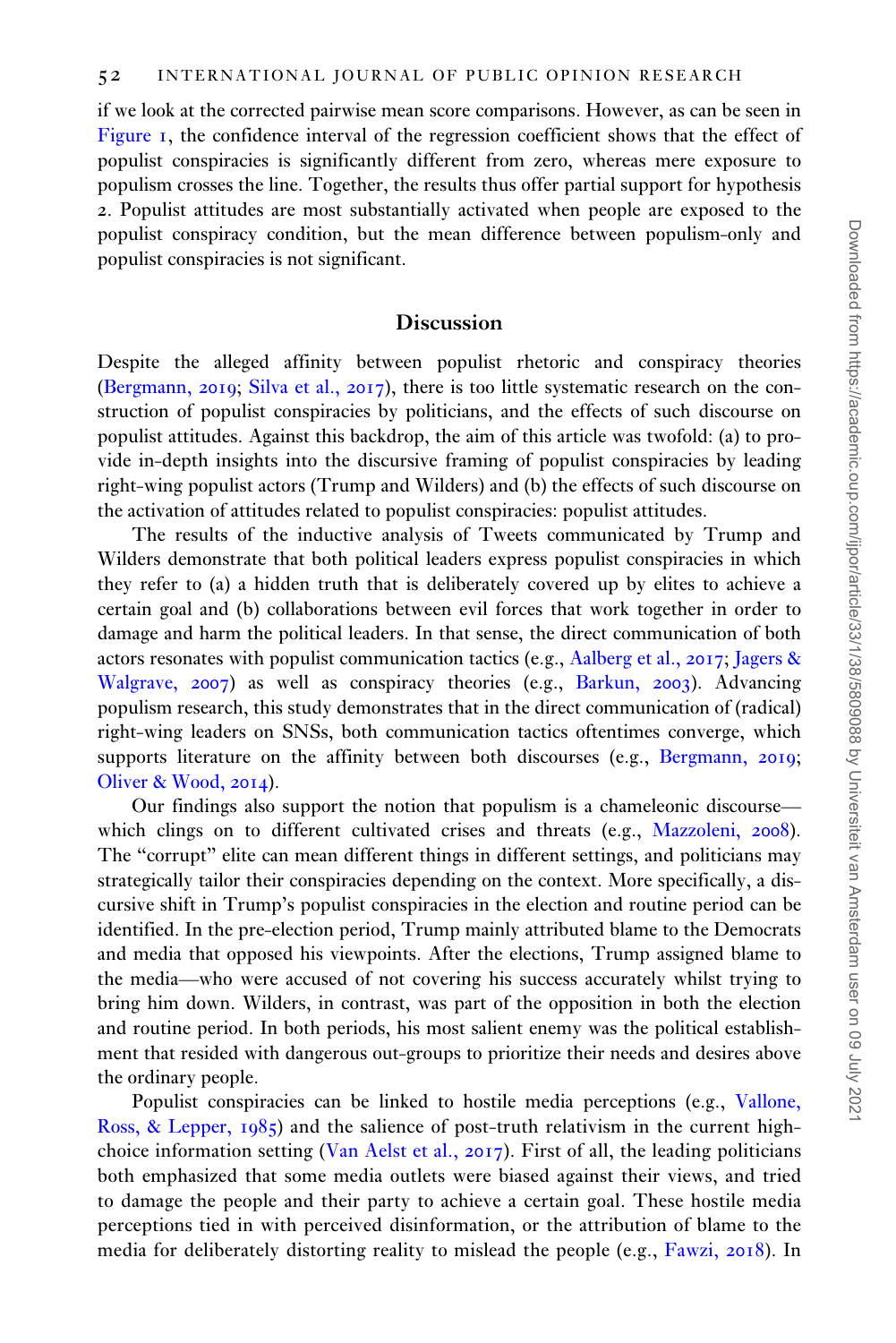their conspiracies, populist actors delegitimize the media and journalism as a practice and hereby stress that the media are part of the people's enemy. According to both Trump and Wilders, they are deliberately lying to the people. But do receivers of populist conspiracies actually buy the fake realities and populist conspiracies spread via social media?

It can be argued that anything goes in today's post-factual information era. As long as information resonates with people's perceptual screens, veracity seems to matter less than attitudinal consonance (e.g., [Thorson,](#page-19-0) 2016; [Van Aelst et al.,](#page-19-0) 2017). In the second experimental study, we assessed the extent to which people's populist attitudes could be activated by exposure to the essence of populism (the opposition between the people and the elite) enriched with a conspiracy theory (the enemies collaborate to damage the people with a hidden truth). Supporting extant research on the persuasiveness of populist communication (e.g., [Aalberg et al.,](#page-17-0) 2017; [Hameleers et al.,](#page-18-0) 2017; [Matthes](#page-18-0) & [Schmuck,](#page-18-0)  $2017$ ; Müller et al.,  $2017$ )—we found that exposure to populist ideas can prime message-congruent populist attitudes. Extending this work, we also found that populist conspiracies prime populist attitudes more substantially than populist ideas alone.

Our findings are in line with research that found that exposure to populist commu-nication can activate or prime populist attitudes (e.g., [Aalberg et al.,](#page-17-0) 2017; Müller et al., [2017](#page-18-0)). Advancing this literature, we found that referring to a conspiracy or a hidden truth deliberately kept away from the ordinary people can make populist communication even more persuasive. Future empirical endeavors may further assess if these effects are conditional on certain predispositions and attitudinal lenses of receivers. Among other things, it has been argued that populist ideas have the strongest effects among the politically cynical ([Bos et al.,](#page-17-0) 2013), the relatively deprived (e.g., [Aalberg](#page-17-0) [et al.,](#page-17-0) 2017) or people with lower levels of formal education [\(Matthes](#page-18-0) [& Schmuck,](#page-18-0) [2017](#page-18-0)). Although it reaches beyond the scope of this article to test for underlying processes, future research may provide a more comprehensive overview of which segments of the population are most likely to be affected by populist conspiracies.

This article is not without limitations. First of all, our discourse analysis focused on just two (radical) right-wing leaders in two different countries, hereby limiting the transferability of the findings to other right-wing and left-wing populist parties across the globe. Yet, we do believe that the parties analyzed present two different cases of right-wing populism and reveal a common core that would also apply to other populists that cultivate a central opposition between the ordinary people and the culpable elite on different levels (i.e., political, media, organizational). Future research may conduct more research in the setting of left-wing populism to explore how conspiracies are constructed from a different ideological perspective: What kind of "hidden truths" may be assigned to failing and "evil" elites on the right of the political spectrum? Second, our experimental study was limited to just one topic in just one country. Although the core elements defined in Study 1 were used in the treatments, future research needs to assess how populist conspiracies involving different enemies (the media, organizations) on different topics can activate the populist perceptions of receivers. Third, the independence of the manipulations of conspiracy theories and populist communication may be questioned. The conspiracy condition referred to the people—hereby potentially priming other populist elements. Although we believe that populist communication is defined by marking a central divide between ordinary people and corrupt elites, we do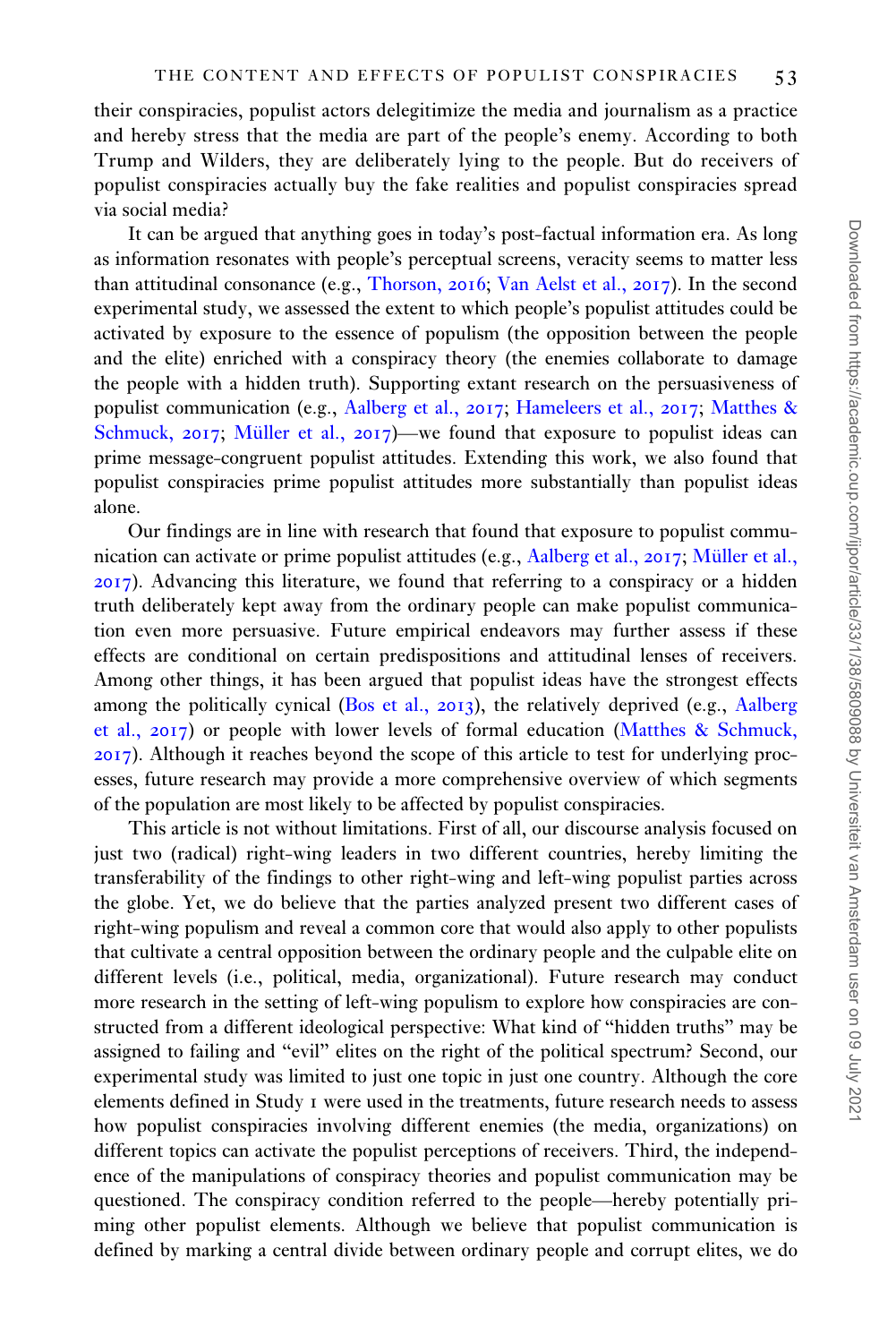<span id="page-17-0"></span>suggest that future research may more carefully isolate the independent variables of populism and conspiracy theories. Finally, as some of the effects reported in this article are rather small, it may be interesting for future research to include different dependent variables—such as vote intentions, emotional responses, or policy preferences. It can even be argued that the effects of populist cues on populist attitudes are mediated, for example, by emotional responses or issue agreement triggered by the populist conspiracy messages.

Despite these limitations, this article provides important insights into the ways in which the combination of populist discourse and conspiracy theories can be an effective communication tactic to activate populist perceptions among voters in a post-factual information era: Cultivating a pervasive divide between the honest people and the lying enemies can be a viable strategy in times when veracity may be less decisive than pointing out enemies of the people.

#### Supplementary Data

[Supplementary Data](https://academic.oup.com/ijpor/article-lookup/doi/10.1093/ijpor/edaa004#supplementary-data) are available at *IIPOR* online.

### References

- Aalberg, T., Esser, F., Reinemann, C., Strömbäck, J. & de Vreese, C. H. (2017). Populist political communication in Europe. London: Routledge.
- Akkerman, A., Mudde, C. & Zaslove, A. (2014). How populist are the people? Measuring populist attitudes in voters. Comparative Political Studies, 47, 1324–1353. doi:10.1177/0010414013512600
- Albertazzi, D., & McDonnell, D. (2008). Twenty-first century populism. New York, NY: Palgrave Macmillan.
- Barkun, M. (2003). A culture of conspiracy: Apocalyptic visions in contemporary America. Berkeley, CA: University of California Press.
- Bennett, W. L. & Livingston, S. (2018). The disinformation order: Disruptive communication and the decline of democratic institutions. European Journal of Communication, 33, 122–139. doi:10.1177/0267323118760317
- Bergmann, E. (2019). Conspiracy  $\mathfrak S$  populism: The politics of misinformation. Cham: Palgrave Macmillan.
- Bos, L., van der Brug, W. & Vreese, C. H. (2013). An experimental test of the impact of style and rhetoric on the perception of right-wing populist and mainstream party leaders. Acta Politica, 48(2), 192–208. doi:10.1057/ap.2012.27
- Bos, L., Schemer, C., Corbu, N., Hameleers, M., Andreadis, I., Schulz, A.,...Fawzi, N. (2019). The effects of populism as a social identity frame on persuasion and mobilization: Evidence from a 15-country experiment. European Journal of Political Research. doi:10.1111/1475-6765.12334
- Braun, V., & Clarke, V. (2013). Successful qualitative research: A practical guide for beginners. London: Sage.
- Canovan, M. (1999). Trust the people! Populism and the two faces of democracy. Political Studies, 47, 2–16. doi:10.1111/1467-9248.00184
- Charmaz, K. (2006). Constructing grounded theory. London: Sage.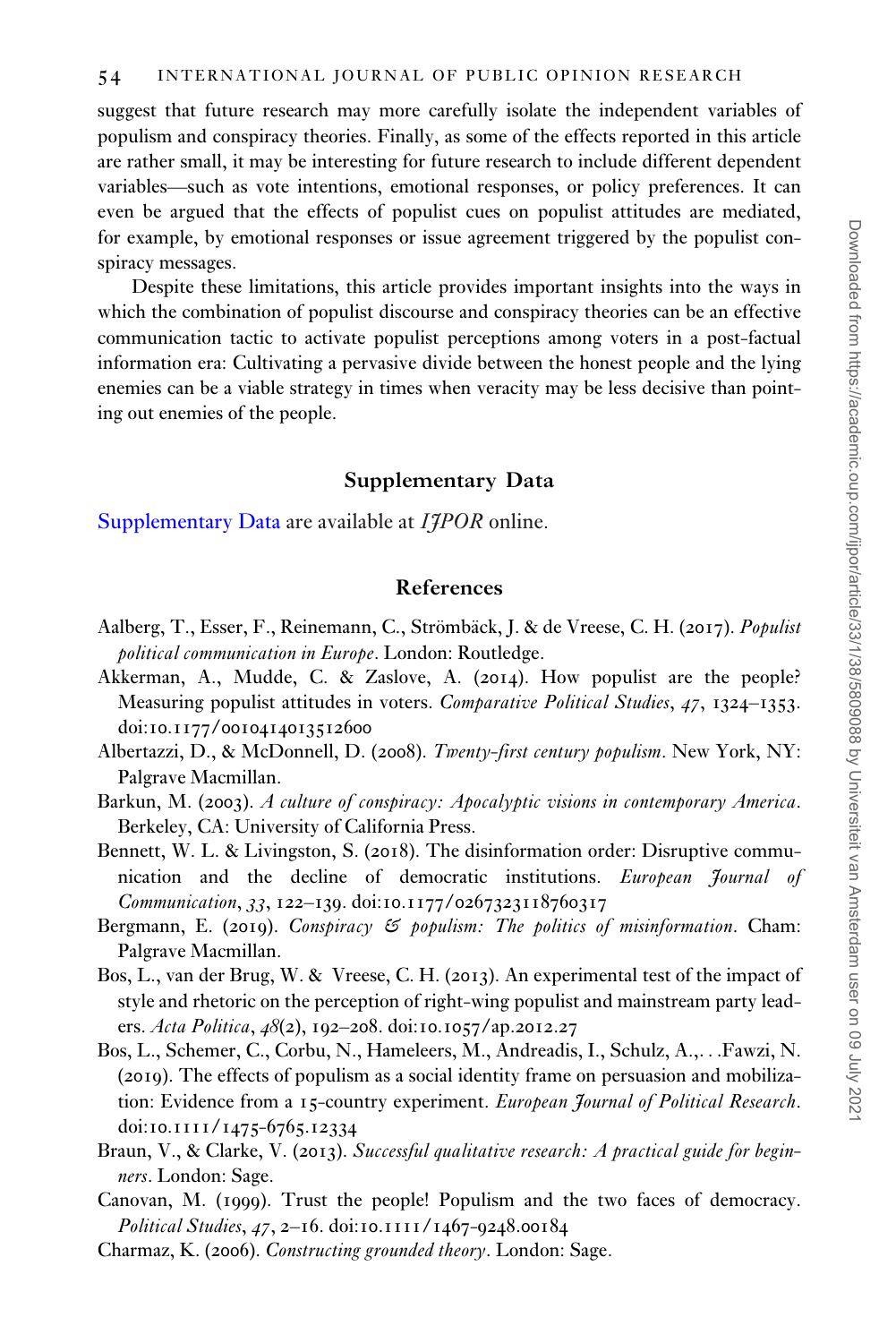- <span id="page-18-0"></span>Engesser, S., Ernst, N., Esser, F. & Büchel, F. (2017). Populism and social media: How politicians spread a fragmented ideology. Information, Communication  $\mathfrak{S}$  Society, 20, 1109–1126. doi:10.1080/1369118X.2016.1207697
- Ernst, N., Engesser, S., Büchel, F., Blassnig, S. & Esser, F. (2017). Extreme parties and populism: An analysis of Facebook and Twitter across six countries. Information, Communication & Society, 20, 1347–1364. doi:10.1080/1369118X.2017.1329333
- Fawzi, N. (2018). Untrustworthy news and the media as "enemy of the people?" How a populist worldview shapes recipients' attitudes toward the media. International Journal of Press/Politics, 24, 146–164. doi:10.1177/1940161218811981
- Fenster, M. (2008). Conspiracy theories: Secrecy and power in American Culture. Minneapolis, MN: University of Minnesota Press.
- Gamson, W. A. (1992). Talking politics. Cambridge: Cambridge University Press.
- Glaser, B. G. & Strauss, A. L. (1967). The discovery of grounded theory: Strategies for qualitative research. Chicago, CA: Aldine.
- Hameleers, M., Bos, L. & de Vreese, C. H. (2017). They did it: The effects of emotionalized blame attribution in populist communication. Communication Research, 44, 870–900. doi:10.1177/0093650216644026
- Hameleers, M., Bos, L., Fawzi, N., Reinemann, C., Andreadis, I., Corbu, N.,...Weiss-Yaniv, N. (2018). Start spreading the news: A comparative experiment on the effects of populist communication on political participation in 16 European countries. International Journal of Press/Politics, 23, 517–538. doi:10.1177/1940161218786786
- Hofstadter, R. (1996). The paranoid style in American politics and other essays. Cambridge: MA.
- Jacobs, K. & Spierings, N. (2018). A populist paradise? Examining populists' Twitter adoption and use. Information, Communication  $\mathfrak{S}$  Society, 22, 1681–1696. doi: 10.1080/1369118X.2018.1449883
- Jagers, J. & Walgrave, S. (2007). Populism as political communication style: An empirical study of political parties' discourse in Belgium. European Journal of Political Research, 46, 319–345. doi:10.1111/j.1475-6765.2006.00690.x
- Krämer, B. (2014). Media populism: A conceptual clarification and some theses on its effects. Communication Theory,  $24(1)$ ,  $42-60$ . doi:10.1111/comt.12029
- Matthes, J. & Schmuck, D. (2017). The effects of anti-immigrant right-wing populist ads on implicit and explicit attitudes: A moderated mediation model. Communication Research, 44, 556–581. doi:10.1177/0093650215577859
- Mazzoleni, G. (2008). Populism and the media. In D. Albertazzi & D. McDonnel (Eds.), Twenty-first century populism (pp. 49–64). Basingstoke: Palgrave Macmillan.
- Mudde, C. (2004). The populist zeitgeist. Government and Opposition, 39, 542–564. doi: 10.1111/j.1477-7053.2004.00135.x
- Müller, P., Schemer, C., Wettstein, M., Schulz, A., Wirz, D. S., Engesser, S. & Wirth, W. (2017). The polarizing impact of news coverage on populist attitudes in the public: Evidence from a panel study in four European democracies. Journal of Communication, 67, 968–992. doi:10.1111[/jcom.](10.1111/jcom.12337)12337
- Oliver, J. E., & Wood T. J. (2014). Conspiracy theories and the paranoid style(s) of mass opinion. American Journal of Political Science, 58, 952–966.
- Schmuck, D., & Hameleerslarke, M. (2019). Closer to the people: A comparative content analysis of populist communication social networking sites in pre- and post-Election